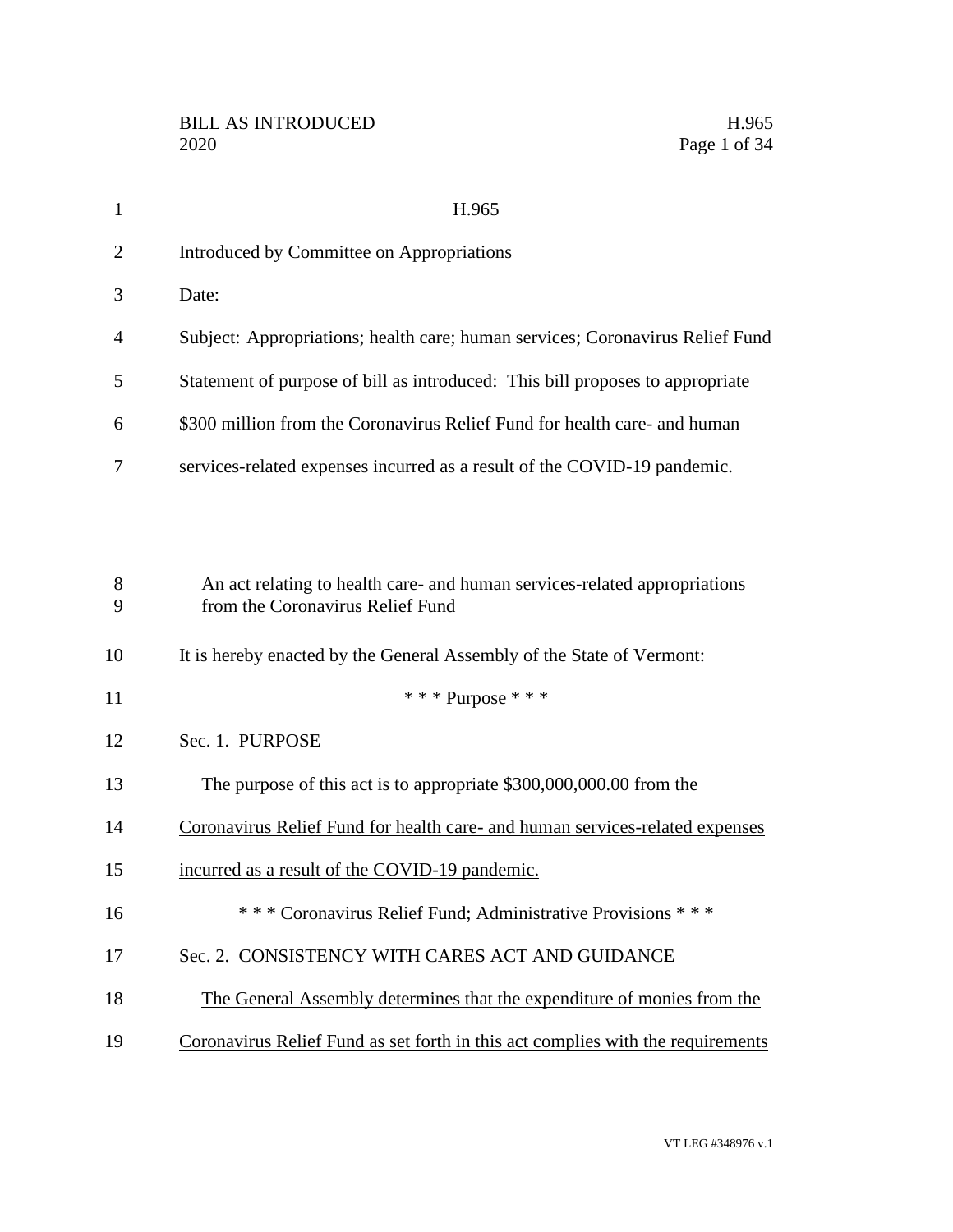| $\mathbf{1}$   | of Sec. 5001 of the CARES Act, Pub. L. No. 116-136 and related guidance       |
|----------------|-------------------------------------------------------------------------------|
| $\overline{2}$ | because the costs to be covered:                                              |
| 3              | (1) are necessary expenditures incurred due to the public health              |
| $\overline{4}$ | emergency with respect to Coronavirus Disease 2019 (COVID-19);                |
| 5              | (2) were not accounted for in Vermont's fiscal year 2020 budget; and          |
| 6              | (3) were, or will be, incurred during the period beginning on March 1,        |
| 7              | 2020 and ending on December 30, 2020.                                         |
| 8              | Sec. 3. GRANT RECIPIENT REQUIREMENTS; REVERSION AND                           |
| 9              | REALLOCATION SCHEDULE                                                         |
| 10             | All appropriations made from the State's Coronavirus Relief Fund (CRF)        |
| 11             | in this and other bills passed after March 1, 2020 as part of the 2020        |
| 12             | legislative session are made with the knowledge that the statutory and        |
| 13             | regulatory context is constantly changing. Additional federal legislation may |
| 14             | further change the potential for and appropriateness of CRF usage. As a       |
| 15             | result:                                                                       |
| 16             | Appropriations from the CRF are subject to changes in source of               |
| 17             | funds that may occur as the result of subsequent legislation or through       |
| 18             | administrative actions, where permissible by law.                             |
| 19             | (2) Specific CRF uses may need to change based on changes to federal          |
| 20             | laws or on revised or updated federal guidance.                               |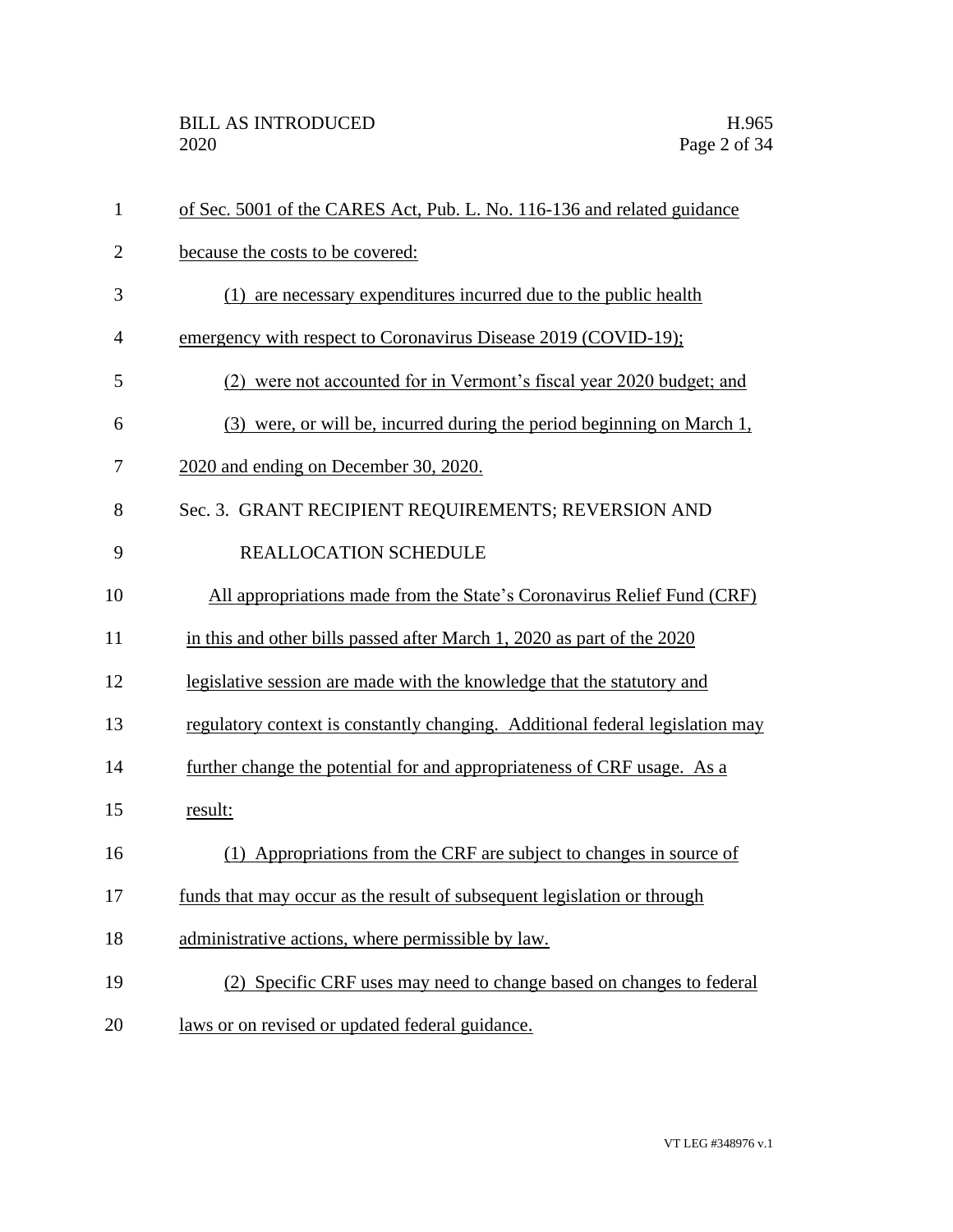| $\mathbf{1}$   | (3) It is the responsibility of all entities receiving CRF monies to ensure     |
|----------------|---------------------------------------------------------------------------------|
| $\overline{2}$ | compliance with all federal guidelines as to CRF spending and use.              |
| 3              | (4) Unless otherwise authorized by the Commissioner of Finance and              |
| $\overline{4}$ | Management, any monies appropriated from the CRF shall revert to the CRF to     |
| 5              | the extent that they have not been expended by December 20, 2020 to enable      |
| 6              | reallocation.                                                                   |
| 7              | Sec. 4. CORONAVIRUS RELIEF FUND GRANTS; CONDITIONS                              |
| 8              | (a) Any person receiving a grant comprising monies from the Coronavirus         |
| 9              | Relief Fund shall use the monies only for purposes that comply with the         |
| 10             | requirements of Sec. 5001 of the CARES Act, Pub. L. No. 116-136 and related     |
| 11             | guidance.                                                                       |
| 12             | (b) Any person who expends monies from the Coronavirus Relief Fund for          |
| 13             | purposes not eligible under Sec. 5001 of the CARES Act, Pub. L. No. 116-136     |
| 14             | and related guidance shall be liable for repayment of the funds to the State of |
| 15             | Vermont; provided, however, that a person shall not be liable for such          |
| 16             | repayment if the person expended the monies in good faith reliance on           |
| 17             | authorization of the proposed expenditure by or specific guidance from the      |
| 18             | agency or department administering the grant program.                           |
| 19             | (c) The Attorney General or a State agency or department administering a        |
| 20             | grant program established or authorized under this act may seek appropriate     |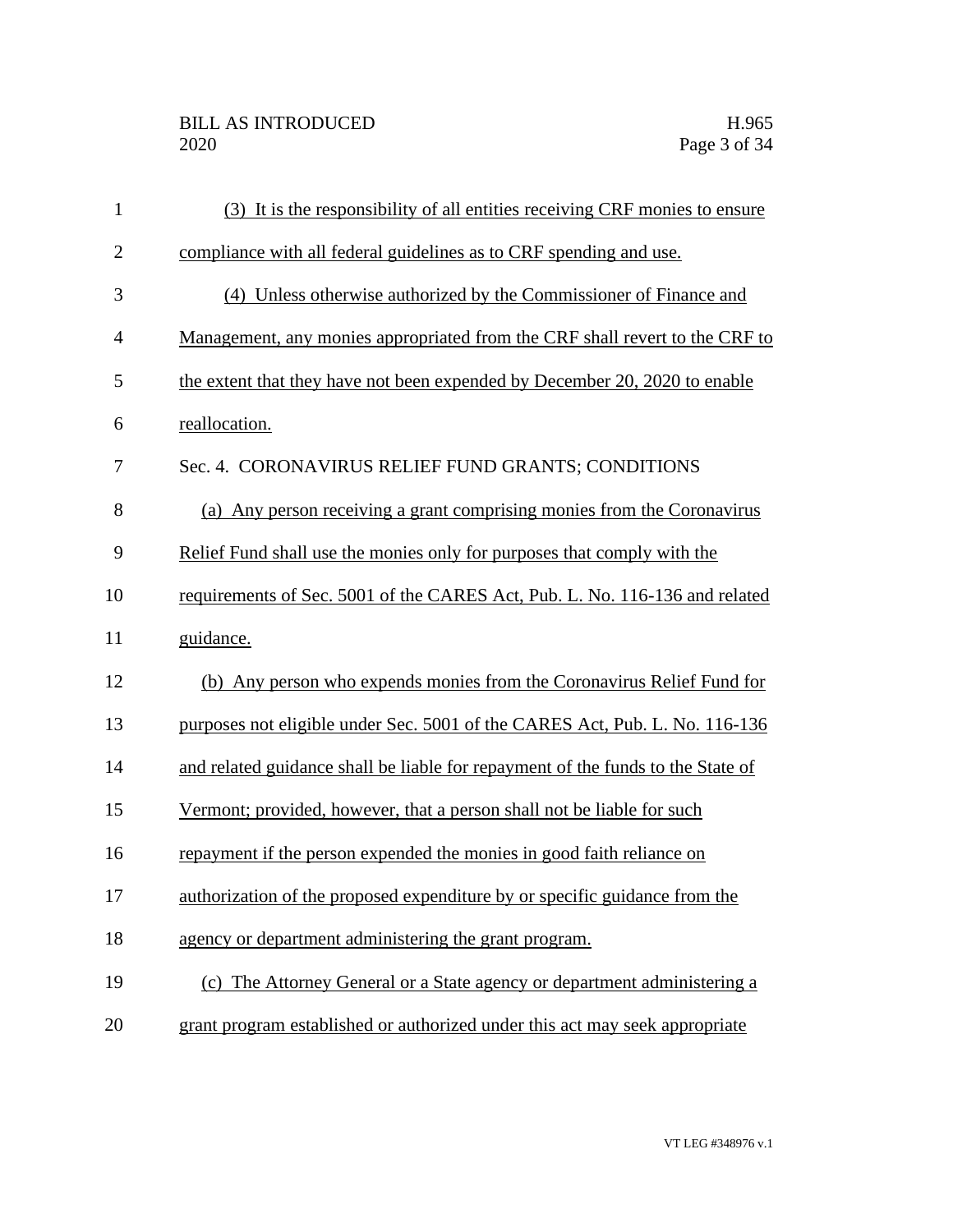| $\mathbf{1}$   | criminal or civil penalties as authorized by law for a violation of the terms or  |
|----------------|-----------------------------------------------------------------------------------|
| $\overline{2}$ | conditions of the applicable program, grant, or award.                            |
| 3              | Sec. 5. CORONAVIRUS RELIEF FUND; RECORD KEEPING;                                  |
| $\overline{4}$ | <b>COMPLIANCE; REPORTS</b>                                                        |
| 5              | (a) In order to ensure compliance with the requirements of Sec. 5001 of the       |
| 6              | CARES Act, Pub. L. No. 116-136, and related guidance, and to assist the State     |
| 7              | in demonstrating such compliance:                                                 |
| 8              | (1) any agency or department, and any subrecipient of a grant, that is            |
| 9              | authorized to disburse grant funds appropriated by this act shall include         |
| 10             | standard audit provisions, as required by Agency of Administration Bulletins      |
| 11             | 3.5 and 5, in all contracts, loans, and grant agreements; and                     |
| 12             | (2) each grant recipient shall report on its use of the monies received           |
| 13             | pursuant to this act to the agency or department administering the grant as       |
| 14             | required by that agency or department and shall maintain records of its           |
| 15             | expenditures of the monies for three years, or for a longer period if so required |
| 16             | by State or federal law, to enable verification as needed.                        |
| 17             | (b) On or before July 31, 2020 and September 1, 2020, each agency or              |
| 18             | department administering a grant program pursuant to this act shall provide       |
| 19             | information to the legislative committees of jurisdiction, including the House    |
| 20             | and Senate Committees on Appropriations, regarding its distribution of grant      |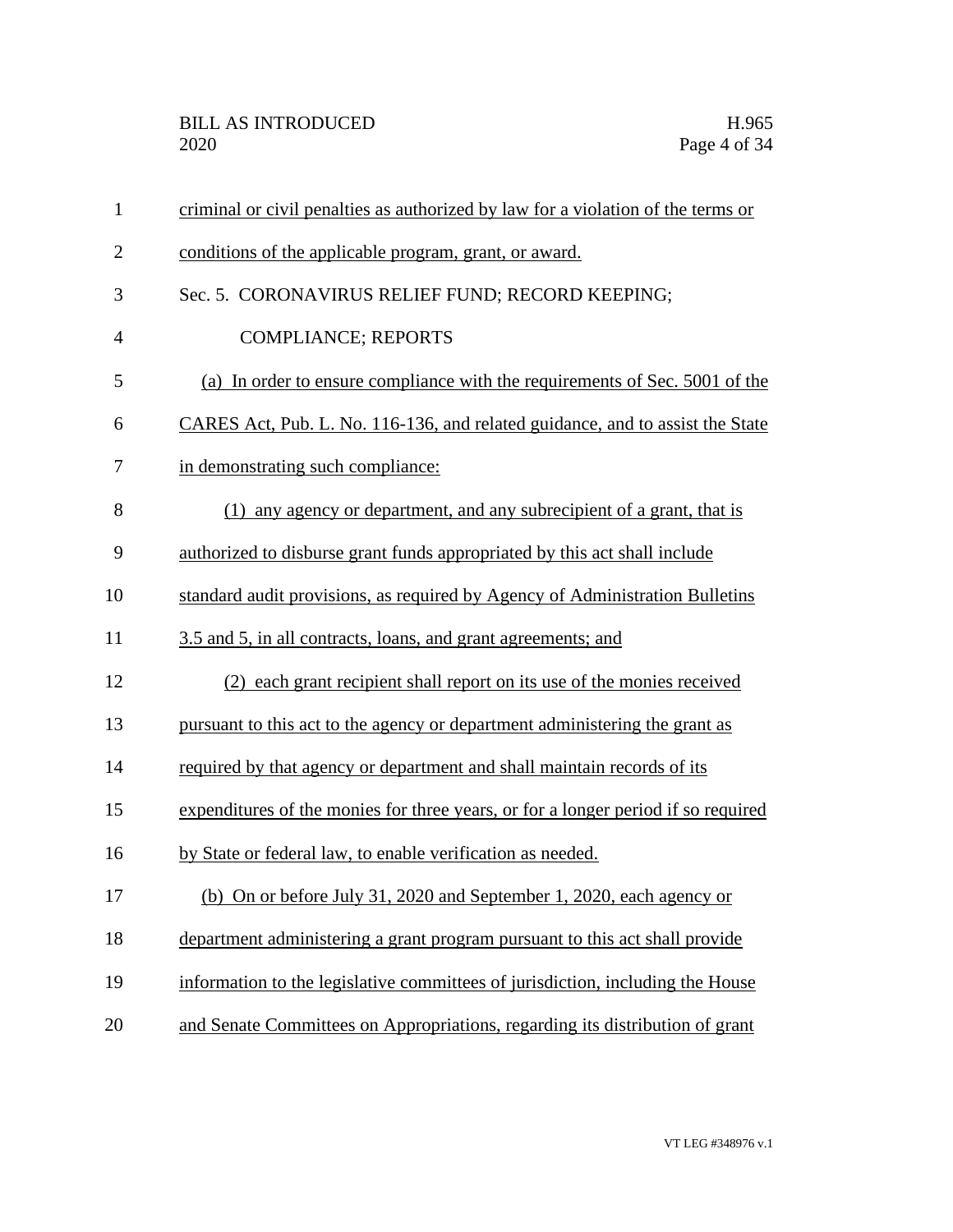| $\mathbf{1}$   | funds to date, the amount of grant funds that remains available for distribution,  |
|----------------|------------------------------------------------------------------------------------|
| $\overline{2}$ | and its plans for awarding the available funds by December 20, 2020.               |
| 3              | *** Health Care Provider Stabilization Program ***                                 |
| $\overline{4}$ | Sec. 6. HEALTH CARE PROVIDER STABILIZATION PROGRAM;                                |
| 5              | CORONAVIRUS RELIEF FUND; APPROPRIATION                                             |
| 6              | (a) The sum of $$250,570,000.00$ is appropriated from the Coronavirus              |
| 7              | Relief Fund to the Agency of Human Services in fiscal year 2021 for purposes       |
| 8              | of establishing the Health Care Provider Stabilization Grant Program as set        |
| 9              | forth in this section.                                                             |
| 10             | (b) The General Assembly determines that the expenditure of monies from            |
| 11             | the Coronavirus Relief Fund as set forth in this section is necessary to stabilize |
| 12             | health care providers based on their COVID-19-related costs and the fiscal         |
| 13             | impacts of disruptions to their business operations as a result of COVID-19.       |
| 14             | Health care providers have had to change their care delivery models, suspend       |
| 15             | elective procedures and surgeries, reduce patient volume, acquire additional       |
| 16             | equipment and supplies, and make other modifications to their practices in         |
| 17             | order to respond to and mitigate the effects of the COVID-19 public health         |
| 18             | emergency.                                                                         |
| 19             | $(c)(1)$ The Agency of Human Services shall establish the Health Care              |
| 20             | Provider Stabilization Grant Program to disburse the funds appropriated in this    |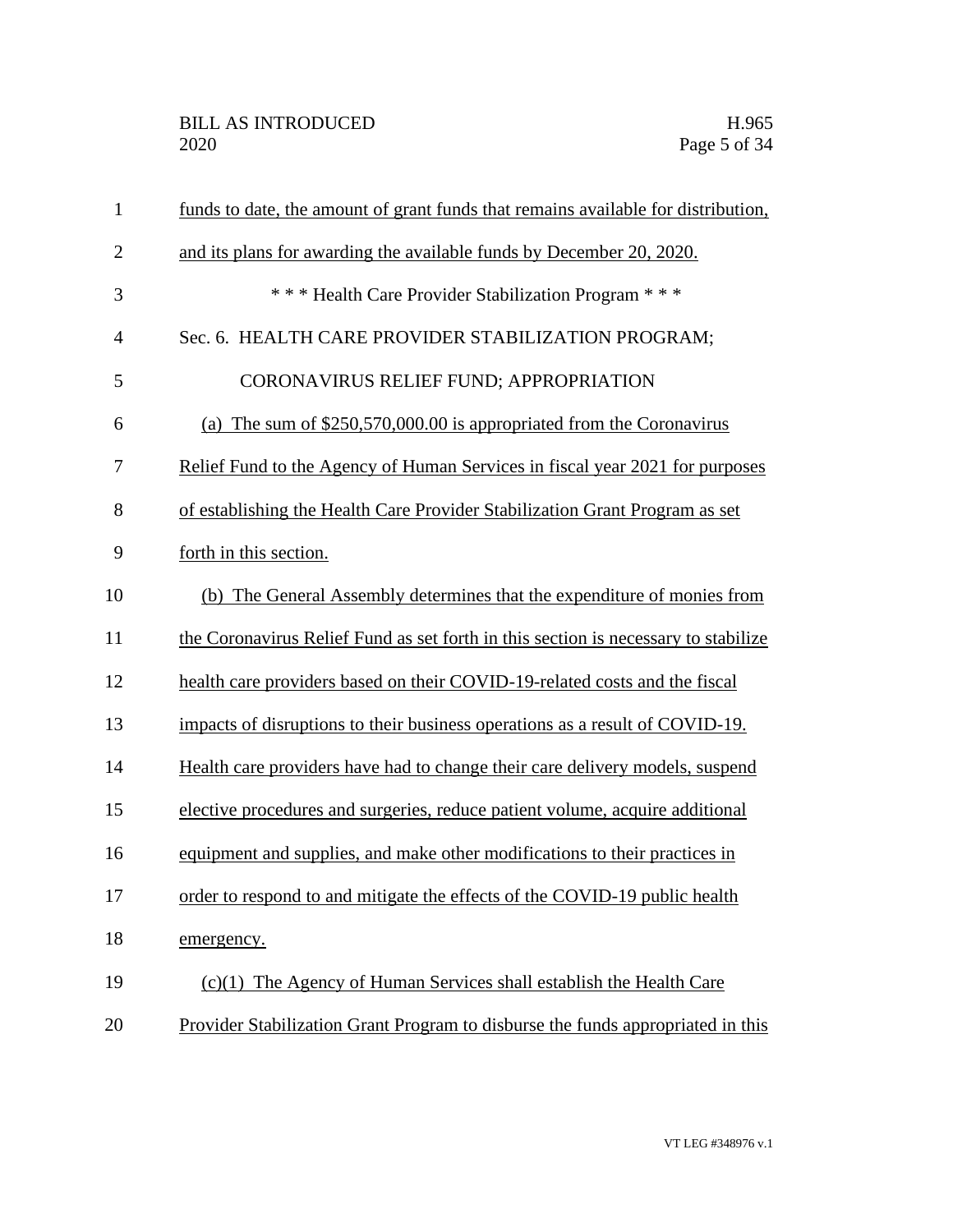| $\mathbf{1}$ | section to eligible health care provider applicants as expeditiously as possible  |
|--------------|-----------------------------------------------------------------------------------|
| $\mathbf{2}$ | using a needs-based application process.                                          |
| 3            | (2) Based on federal law and guidance, the Agency shall establish                 |
| 4            | guidelines identifying the specific types of costs for which grant recipients may |
| 5            | use grant funds. Costs are not compensable under this section if the same costs   |
| 6            | or expenses have been or will be covered by insurance or by another State or      |
| 7            | federal grant; provided, however, that this restriction does not include loans or |
| 8            | advance payments for which repayment is expected.                                 |
| 9            | (3)(A) Providers of health care services in the following categories shall        |
| 10           | be eligible to apply for grant funds pursuant to this section if the provider is  |
| 11           | located in Vermont and delivers health care services in this State:               |
| 12           | (i) hospitals, including community hospitals and psychiatric                      |
| 13           | hospitals;                                                                        |
| 14           | (ii) health care professional services, including independent                     |
| 15           | medical practices, hospital-owned medical practices, designated and               |
| 16           | specialized services agencies, federally qualified health centers, rural health   |
| 17           | clinics, ambulatory surgical centers, and laboratory and imaging centers;         |
| 18           | (iii) dental services;                                                            |
| 19           | (iv) other professional services, including mental health providers,              |
| 20           | residential and nonresidential substance use disorder treatment providers,        |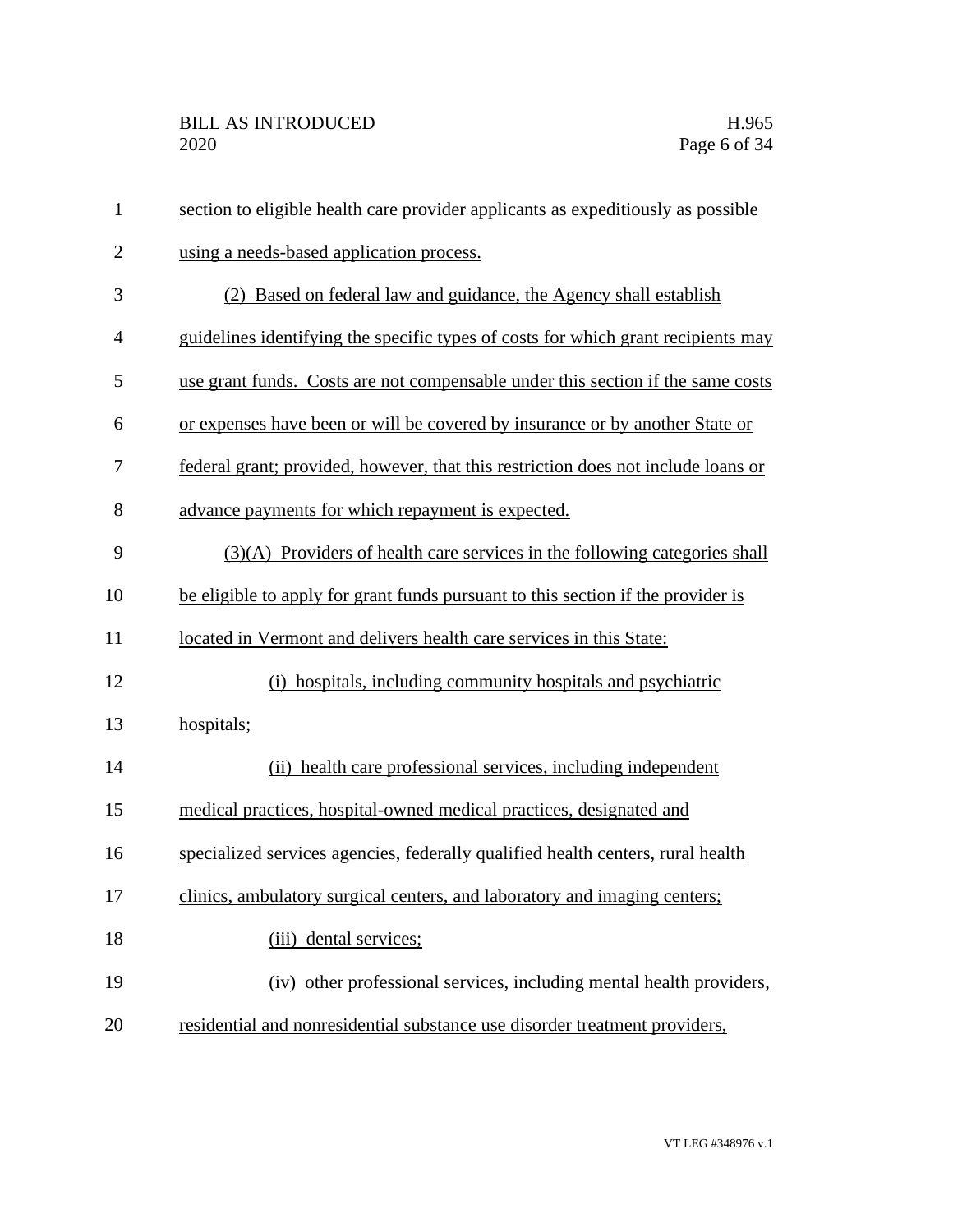| $\mathbf{1}$   | advanced practice registered nurses, physical therapists, podiatrists,             |
|----------------|------------------------------------------------------------------------------------|
| $\overline{2}$ | optometrists, chiropractors, and other health care providers;                      |
| 3              | (v) home health and hospice agencies;                                              |
| $\overline{4}$ | (vi) pharmacy services;                                                            |
| 5              | (vii) facility- and community-based long-term care services,                       |
| 6              | including skilled nursing facilities, nursing homes, residential care homes,       |
| 7              | assisted living facilities, and adult day service providers; and                   |
| 8              | (viii) organizations recognized by the Agency of Human Services                    |
| 9              | through their status as provider grant recipients providing health support         |
| 10             | services, including the area agencies on aging and organizations providing peer    |
| 11             | support services.                                                                  |
| 12             | (B) The Agency of Human Services shall evaluate applicants based                   |
| 13             | on their demonstrated need and ability to meet the criteria set forth in           |
| 14             | subsection (d) of this section, not on the basis of a provider applicant's size or |
| 15             | its proportion of health care spending in this State, and shall consider the       |
| 16             | impact of the requested funds on the applicant's sustainability.                   |
| 17             | (d) In determining whether and how much to award an applicant from the             |
| 18             | Health Care Provider Stabilization Grant Program, the Agency shall consider        |
| 19             | the applicant's demonstrated need and the extent to which the applicant meets      |
| 20             | some or all of the following criteria, to the extent applicable:                   |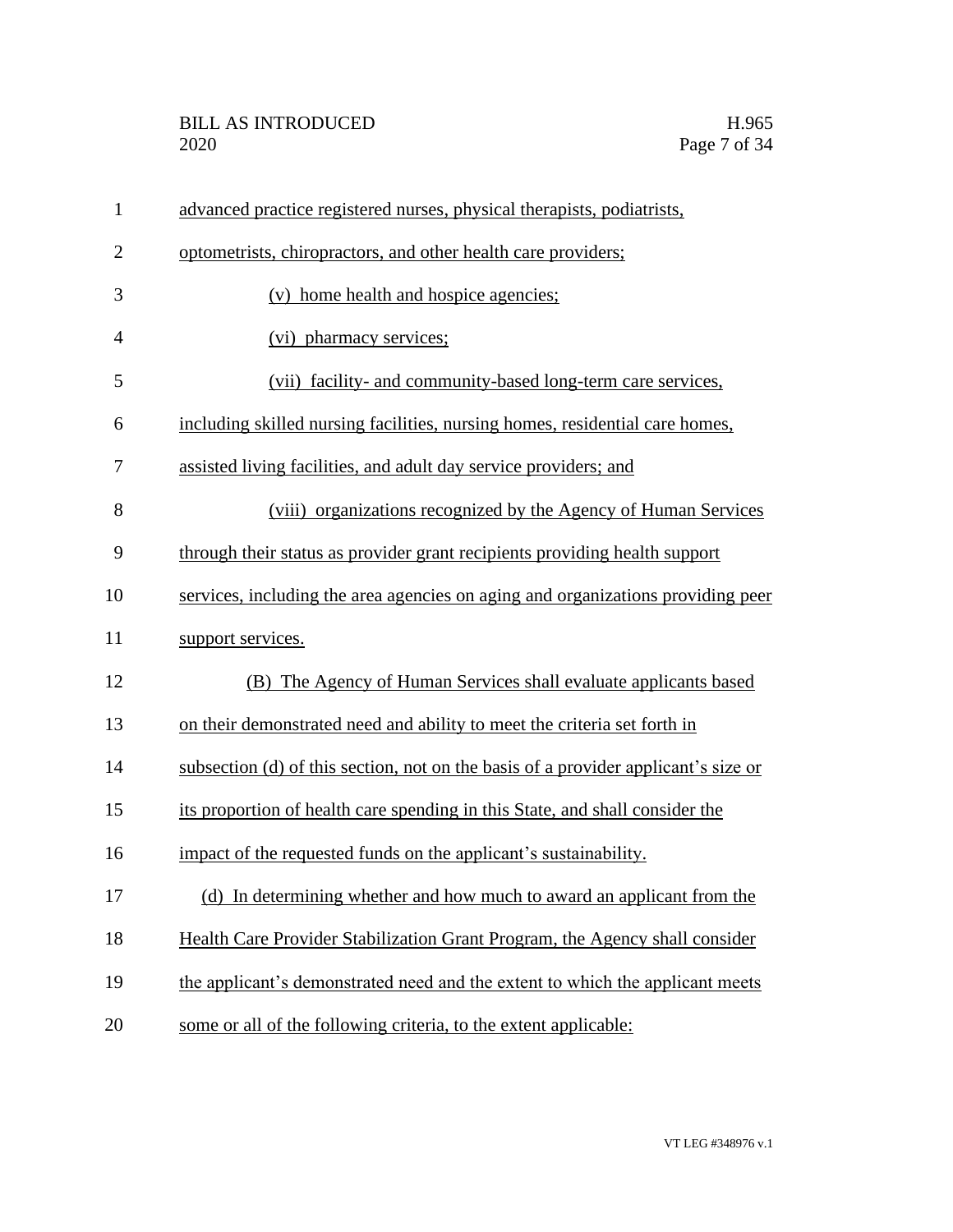| $\mathbf{1}$   | (1) The applicant would use the grant funds to sustain or improve the             |
|----------------|-----------------------------------------------------------------------------------|
| $\overline{2}$ | quality of health care services, including essential community services and       |
| 3              | services delivered using telehealth, provided during the COVID-19 public          |
| $\overline{4}$ | health emergency.                                                                 |
| 5              | (2) The applicant would use the grant funds to prepare for mitigating or          |
| 6              | responding to anticipated surges in COVID-19 cases or to prepare to meet          |
| 7              | increased needs for specific types of services, such as the likely demand for     |
| 8              | mental health services as a result of prolonged social isolation and economic     |
| 9              | stress due to the COVID-19 public health emergency.                               |
| 10             | (3) The applicant would use the grant funds to provide or support                 |
| 11             | services that would otherwise likely become limited or unavailable as a result    |
| 12             | of business disruptions caused by the COVID-19 public health emergency, or        |
| 13             | the grant funds would enable the applicant to withstand and recover from          |
| 14             | business disruptions caused by the COVID-19 public health emergency, or           |
| 15             | both.                                                                             |
| 16             | (4) The applicant would use the grant funds to supplement existing                |
| 17             | patient financial assistance programs in order to assist patients whose financial |
| 18             | situations have been negatively affected by the COVID-19 public health            |
| 19             | emergency or to enable the applicant to continue providing services to            |
| 20             | Medicaid beneficiaries, or both.                                                  |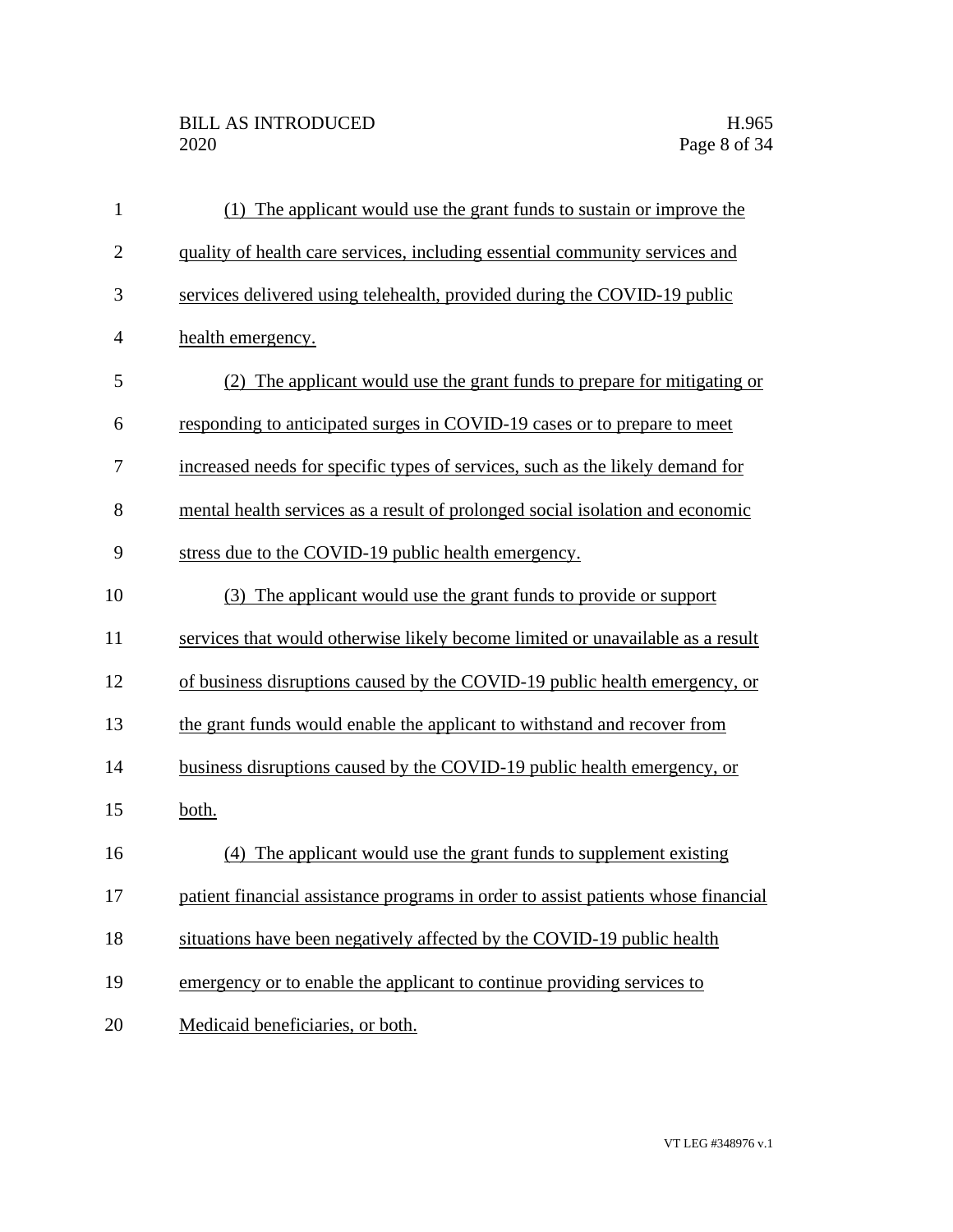| $\mathbf{1}$   | (5) The applicant appears capable of making appropriate and efficient                 |
|----------------|---------------------------------------------------------------------------------------|
| $\overline{2}$ | use of the grant funds.                                                               |
| 3              | $(e)(1)(A)$ The Agency shall provide notice and outreach regarding the                |
| $\overline{4}$ | availability of the grants and grant applications to health care providers and        |
| 5              | provider organizations in a timely manner.                                            |
| 6              | (B) The information the Agency requires a provider to provide in an                   |
| 7              | application for the Health Care Provider Stabilization Grant Program should           |
| 8              | not exceed the minimum necessary to demonstrate the applicant's need for the          |
| 9              | grant funds requested and the degree to which the provider satisfies some or all      |
| 10             | of the criteria in subsection (d) of this section, to the extent applicable.          |
| 11             | (C) The Agency shall consider each application received and shall                     |
| 12             | prioritize applications and the amount of each grant award based on the               |
| 13             | applicant's level of financial need and on the extent to which the applicant          |
| 14             | satisfies some or all of the criteria set forth in subsection (d) of this section, to |
| 15             | the extent applicable.                                                                |
| 16             | (2) Grants to be awarded pursuant to this section may be requested and                |
| 17             | disbursed as a single payment or as multiple payments, depending on the needs         |
| 18             | of the applicant and the proposed uses of the funds, provided that all funds          |
| 19             | shall be disbursed, and cover costs incurred, on or before December 30, 2020          |
| 20             | as required by the CARES Act.                                                         |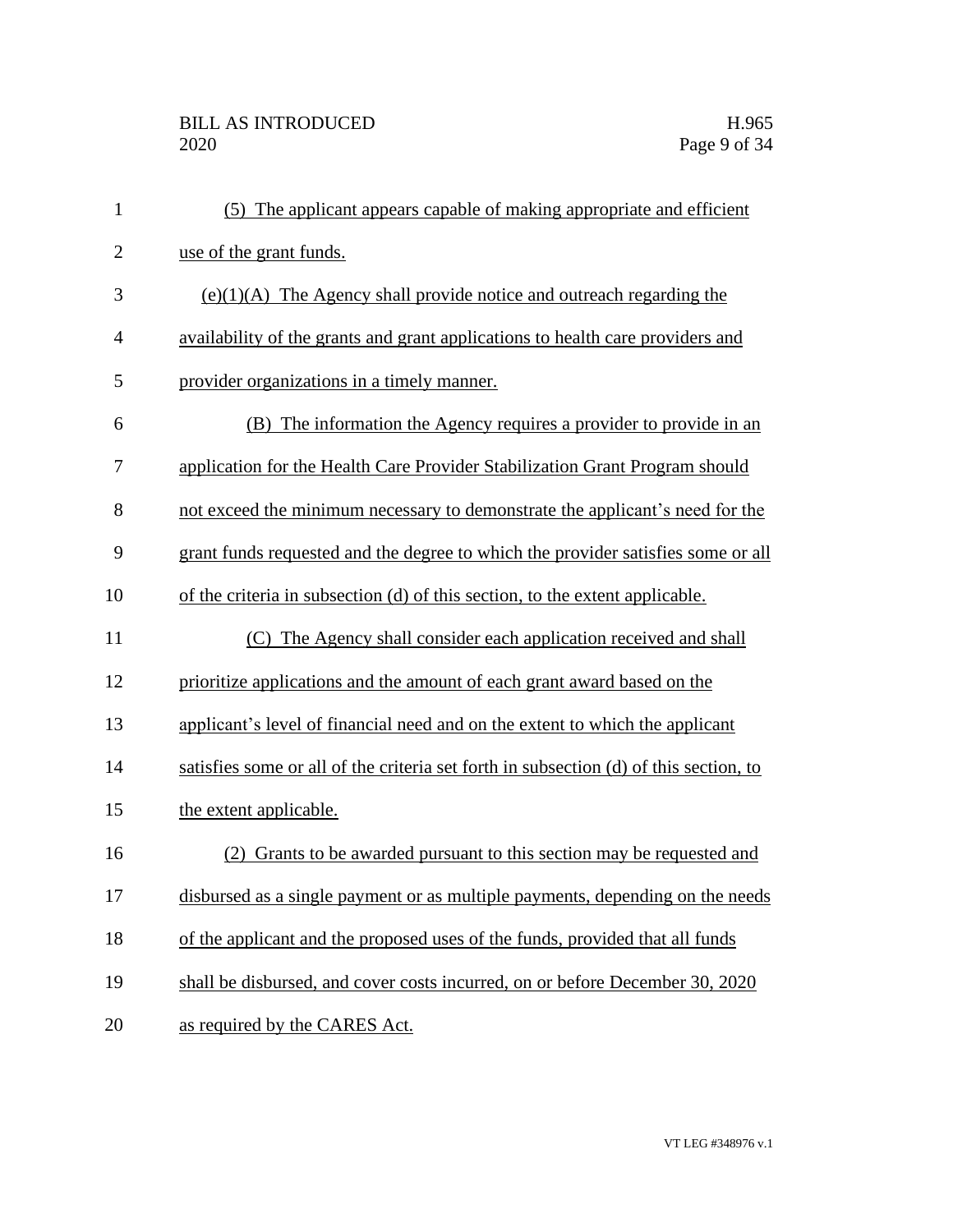## BILL AS INTRODUCED H.965<br>2020 Page 10 of 34

| $\mathbf{1}$   | (3) Notwithstanding any provision of this section to the contrary, of the        |
|----------------|----------------------------------------------------------------------------------|
| $\mathbf{2}$   | funds appropriated pursuant to subsection (a) of this section:                   |
| 3              | (A) at least $$5,000,000.00$ in grant funds shall be awarded to nursing          |
| $\overline{4}$ | homes; and                                                                       |
| 5              | (B) at least \$8,500,000.00 in grant funds shall be awarded and                  |
| 6              | divided between residential and nonresidential substance use disorder            |
| 7              | treatment programs, home health and hospice agencies, and designated and         |
| 8              | specialized services agency programs specific to individuals with intellectual   |
| 9              | and developmental disabilities and traumatic brain injuries.                     |
| 10             | $(f)(1)$ On or before July 31, 2020, the Agency of Human Services shall          |
| 11             | provide information to the House Committees on Appropriations, on Health         |
| 12             | Care, and on Human Services and the Senate Committees on Appropriations          |
| 13             | and on Health and Welfare regarding its distribution of Health Care Provider     |
| 14             | Stabilization Program grant funds to date, including the types of providers      |
| 15             | awarded funds, the aggregate amounts awarded by provider type, and the           |
| 16             | aggregate amounts awarded by geographic region of the State.                     |
| 17             | (2) On or before September 1, 2020, the Agency of Human Services shall           |
| 18             | provide information to the House Committees on Appropriations, on Health         |
| 19             | Care, and on Human Services and the Senate Committees on Appropriations          |
| 20             | and on Health and Welfare regarding its distribution of Health Care Provider     |
| 21             | Stabilization Program grant funds since those included in the report required in |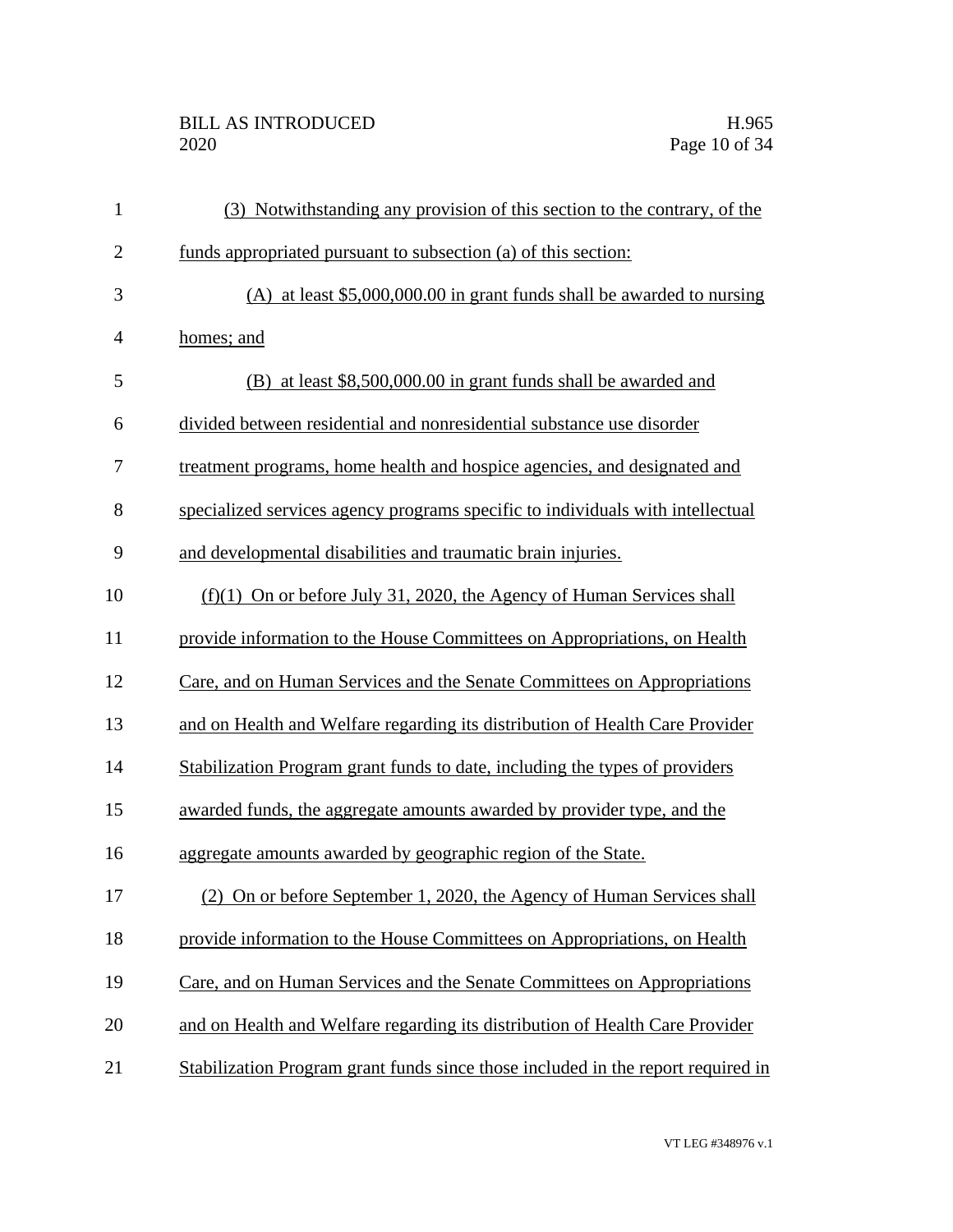| $\mathbf{1}$   | subdivision (1) of this subsection, including the types of providers awarded     |
|----------------|----------------------------------------------------------------------------------|
| $\overline{2}$ | funds, the aggregate amounts awarded by provider type, and the aggregate         |
| 3              | amounts awarded by geographic region of the State, and any amounts               |
| $\overline{4}$ | remaining for allocation.                                                        |
| 5              | (3) On or before January 15, 2021, the Agency of Human Services shall            |
| 6              | report to the House Committees on Appropriations, on Health Care, and on         |
| 7              | Human Services and the Senate Committees on Appropriations and on Health         |
| 8              | and Welfare the specific grant amount or amounts awarded to each recipient of    |
| 9              | funds under the Health Care Provider Stabilization Program.                      |
| 10             | *** Community Health Investments ***                                             |
| 11             | Sec. 7. COMMUNITY HEALTH INVESTMENTS; CORONAVIRUS                                |
| 12             | RELIEF FUND; APPROPRIATION                                                       |
| 13             | (a) The sum of \$9,000,000.00 is appropriated from the Coronavirus Relief        |
| 14             | Fund to the Agency of Human Services in fiscal year 2021 in order to sustain     |
| 15             | existing population health management programs.                                  |
| 16             | (b) The General Assembly determines that the expenditure of monies from          |
| 17             | the Coronavirus Relief Fund as set forth in this section is necessary to promote |
| 18             | the health of Vermonters, including identifying patients most at risk from       |
| 19             | COVID-19, providing outreach and education regarding prevention of and           |
| 20             | testing for COVID-19, expanding access to telehealth, and maintaining care       |
| 21             | management programs to help patients manage chronic conditions while access      |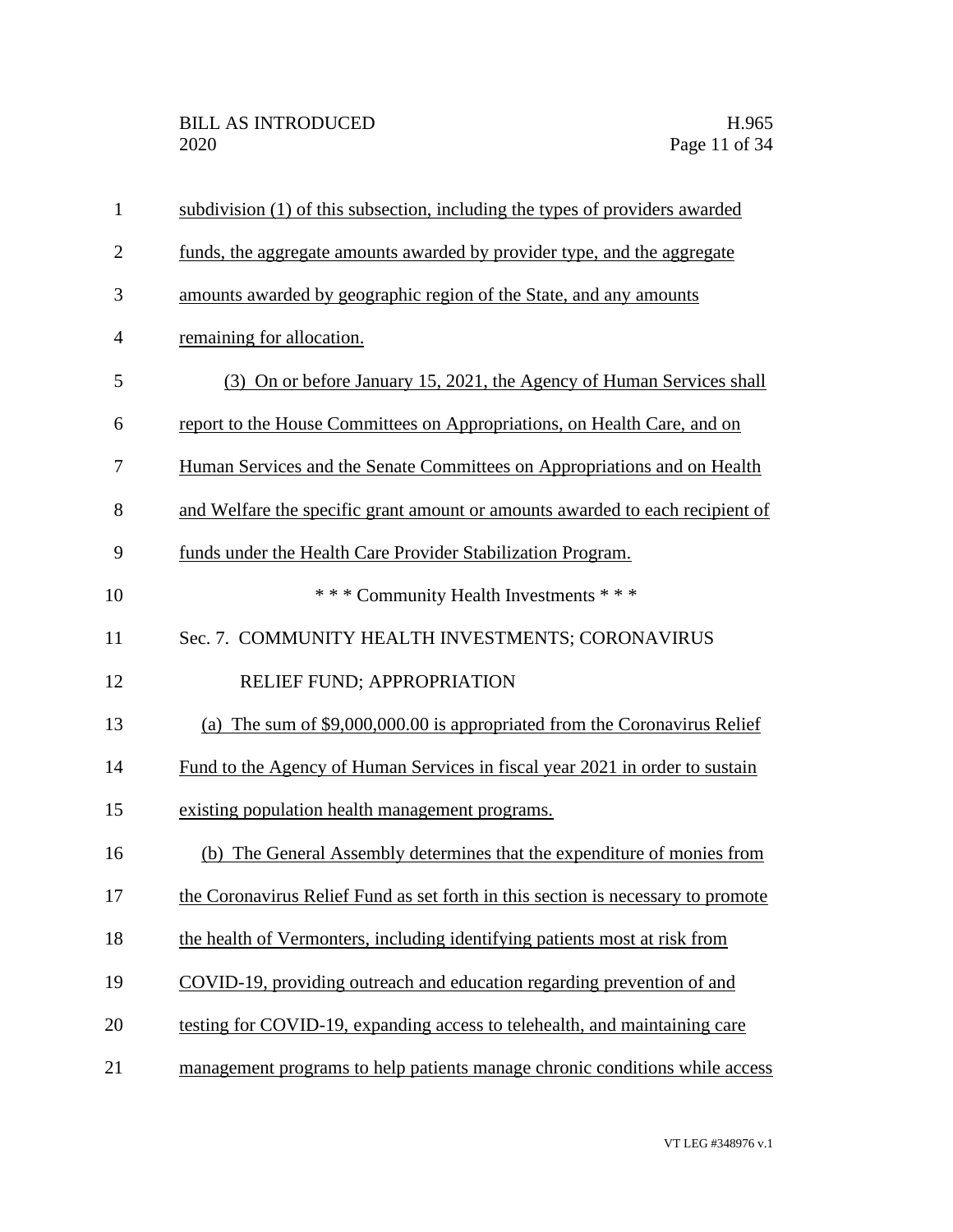| $\mathbf{1}$   | to health care services is limited as a result of the COVID-19 public health     |
|----------------|----------------------------------------------------------------------------------|
| $\overline{2}$ | emergency.                                                                       |
| 3              | *** COVID-19-Related Health Disparities ***                                      |
| $\overline{4}$ | Sec. 8. ADDRESSING HEALTH DISPARITIES; CORONAVIRUS RELIEF                        |
| 5              | FUND; APPROPRIATION                                                              |
| 6              | (a) The sum of \$1,000,000.00 is appropriated from the Coronavirus Relief        |
| 7              | Fund to Department of Health in fiscal year 2021 for purposes of addressing      |
| 8              | health disparities in Vermont as they relate to COVID-19 by providing direct     |
| 9              | services to affected populations and conducting outreach to isolated individuals |
| 10             | at high risk of adverse outcomes from COVID-19.                                  |
| 11             | (b) The General Assembly determines that the expenditure of monies from          |
| 12             | the Coronavirus Relief Fund as set forth in this section is necessary to reduce  |
| 13             | health disparities that disproportionately affect individuals who belong to or   |
| 14             | identify with certain social categories by providing all Vermont residents with  |
| 15             | an equal opportunity to be healthy and to protect themselves and others from     |
| 16             | COVID-19.                                                                        |
| 17             | $(c)(1)$ The Department of Health shall use the funds appropriated in this       |
| 18             | section to provide up to 10 grants to community agencies to provide direct       |
| 19             | services to populations most likely to experience adverse outcomes from          |
| 20             | COVID-19 based on factors such as race or ethnicity, immigrant status, sexual    |
| 21             | orientation, gender identity, disability, age, and geographic location. Grantees |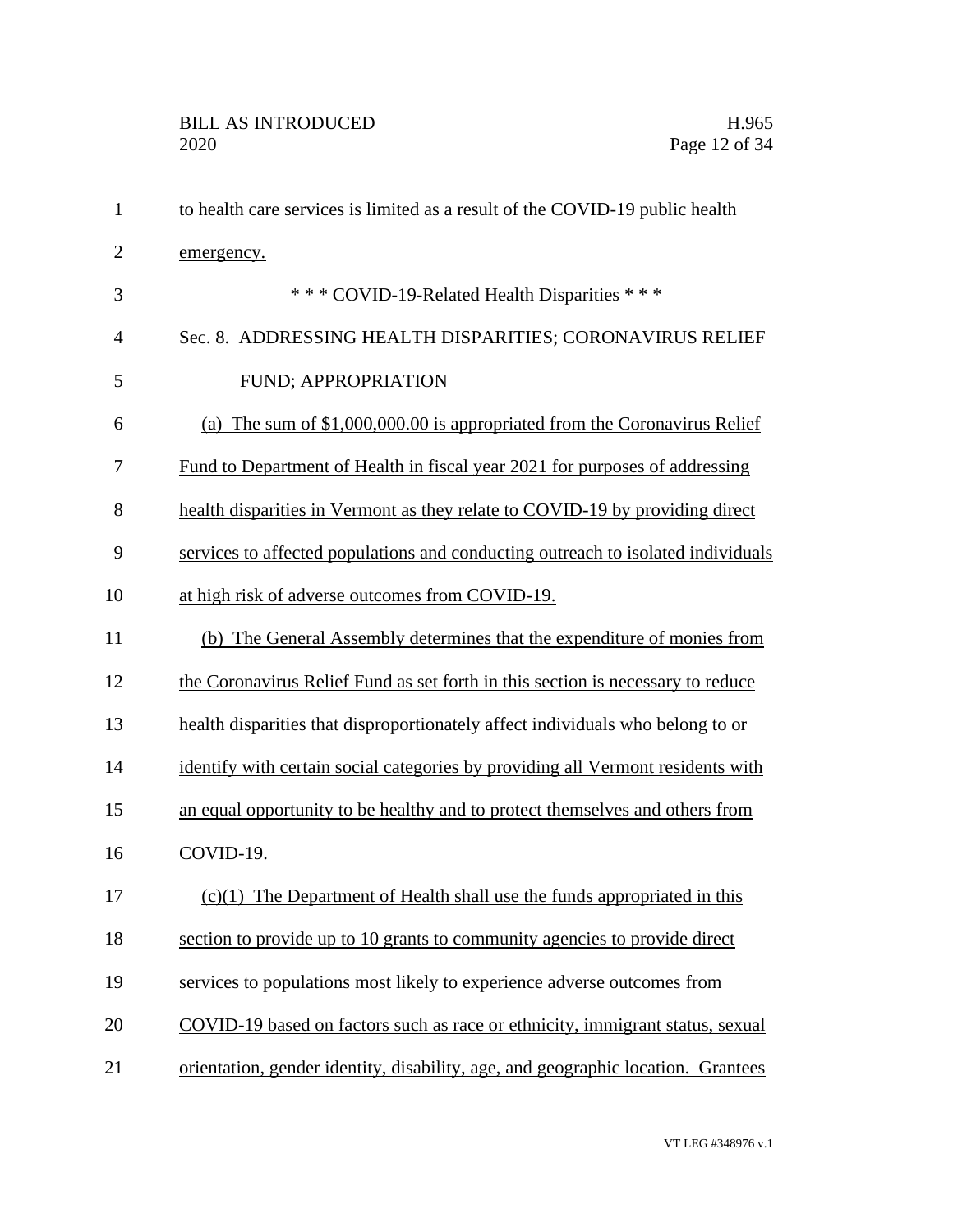| $\mathbf{1}$   | shall work directly with affected populations and conduct outreach to isolated |
|----------------|--------------------------------------------------------------------------------|
| $\overline{2}$ | individuals at high risk of adverse outcomes from COVID-19 to assess and       |
| $\mathfrak{Z}$ | identify their needs during the COVID-19 public health emergency in order to   |
| $\overline{4}$ | help them protect themselves and others from the disease, such as by providing |
| 5              | education and resources regarding prevention of COVID-19 in languages and      |
| 6              | formats appropriate to the population, assisting with access to COVID-19       |
| 7              | testing and treatment, and identifying and addressing difficulties in safely   |
| 8              | meeting essential needs, including food, shelter, health care, and emotional   |
| 9              | support, during the public health emergency.                                   |
| 10             | (2) The Department shall select grantees based on prior demonstrated           |
| 11             | work with the affected population, membership as part of the affected          |
| 12             | population, and ability to rapidly implement programming in response to the    |
| 13             | COVID-19 public health emergency.                                              |
| 14             | $(d)(1)$ The grantees under the program established in this section shall      |
| 15             | provide insights gathered from their work under the grant, and                 |
| 16             | recommendations for further actions based on those insights, to the Department |
| 17             | to inform the Department's future efforts to address health disparities in     |
| 18             | Vermont.                                                                       |
| 19             | (2) The Department of Health shall use the insights and                        |
| 20             | recommendations provided by the grantees, along with the recommendations       |
| 21             | from the Governor's Racial Equity Task Force expected on or before August      |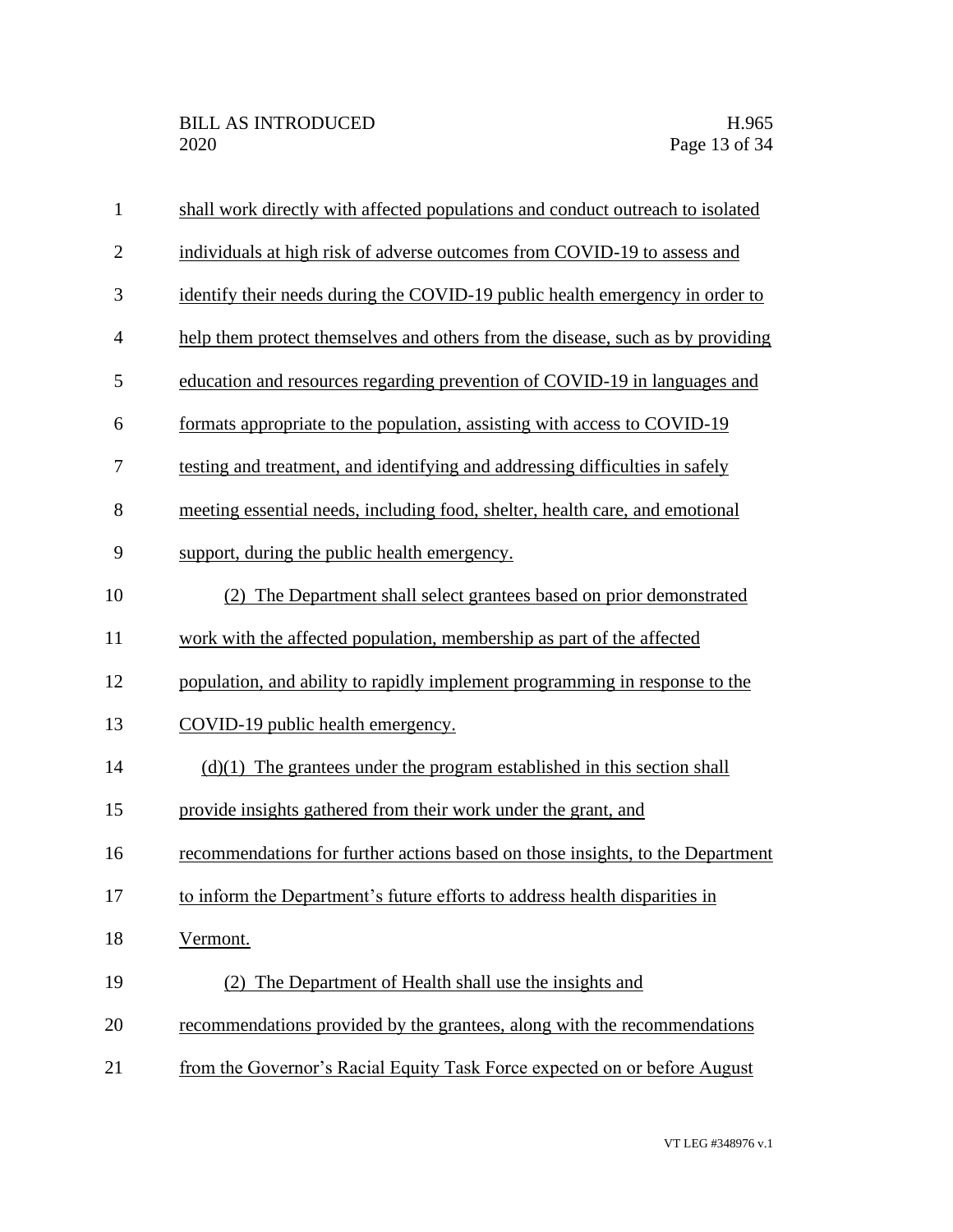| $\mathbf{1}$   | 15, 2020, to enhance and expand upon the Department's previous work in            |
|----------------|-----------------------------------------------------------------------------------|
| $\overline{2}$ | addressing health disparities in Vermont and shall consider ways to continue      |
| 3              | involving members of the affected populations in the Department's health          |
| $\overline{4}$ | equity planning processes and action plans going forward.                         |
| 5              | *** Mental Health Services ***                                                    |
| 6              | Sec. 9. SUICIDE PREVENTION; CORONAVIRUS RELIEF FUND;                              |
| 7              | <b>APPROPRIATION</b>                                                              |
| 8              | (a) The sum of \$800,000.00 is appropriated from the Coronavirus Relief           |
| 9              | Fund to Department of Mental Health in fiscal year 2021 for purposes of           |
| 10             | implementing suicide prevention initiatives focused on individuals at             |
| 11             | heightened risk of death by suicide due to economic stress, social isolation, or  |
| 12             | other impacts of the COVID-19 public health emergency.                            |
| 13             | (b) The General Assembly determines that the expenditure of monies from           |
| 14             | the Coronavirus Relief Fund as set forth in this section is necessary to mitigate |
| 15             | the negative effects of COVID-19 on Vermonters' mental health as economic         |
| 16             | stress, social isolation, and other impacts of the COVID-19 public health         |
| 17             | emergency have increased many individuals' feelings of panic, fear, anxiety,      |
| 18             | depression, loneliness, and other mental health concerns.                         |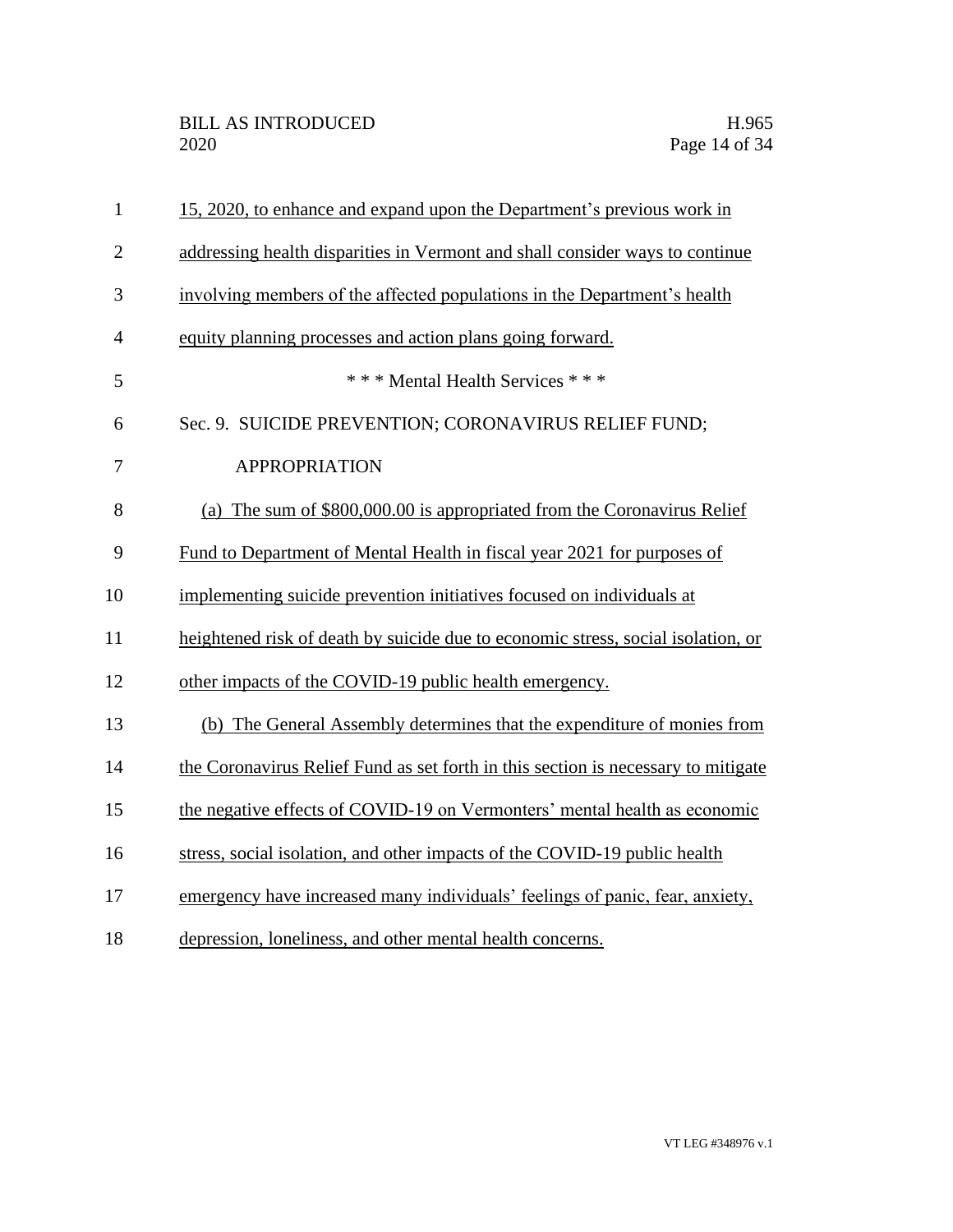| $\mathbf{1}$   | Sec. 10. PEER WARM LINE; CORONAVIRUS RELIEF FUND;                                  |
|----------------|------------------------------------------------------------------------------------|
| $\overline{2}$ | <b>APPROPRIATION</b>                                                               |
| 3              | (a) The sum of \$200,000.00 is appropriated from the Coronavirus Relief            |
| $\overline{4}$ | Fund to the Department of Mental Health in fiscal year 2021 for purposes of a      |
| 5              | grant to Pathways Vermont to operate its peer warm line 24 hours per day,          |
| 6              | seven days per week until December 30, 2020 and to conduct outreach to             |
| 7              | health care providers and others across Vermont to make them aware of the          |
| 8              | warm line and encourage them to use it.                                            |
| 9              | (b) The General Assembly determines that the expenditure of monies from            |
| 10             | the Coronavirus Relief Fund as set forth in this section is necessary because      |
| 11             | call volume to Pathways Vermont's warm line has increased substantially as a       |
| 12             | result of the COVID-19 public health emergency, including significantly            |
| 13             | increased numbers of calls regarding suicidality; the warm line provides an        |
| 14             | essential service to Vermonters on which their mental health and, in some          |
| 15             | cases, their lives may depend; and currently, Pathways only has sufficient         |
| 16             | funds to continuing operating the warm line 24 hours per day, seven days per       |
| 17             | week through June 30, 2020. In addition, responding to the COVID-19 public         |
| 18             | health emergency has taken an enormous toll on the mental health of health         |
| 19             | care providers across the State, and it is vital that they be aware of the support |
| 20             | available to them through the warm line.                                           |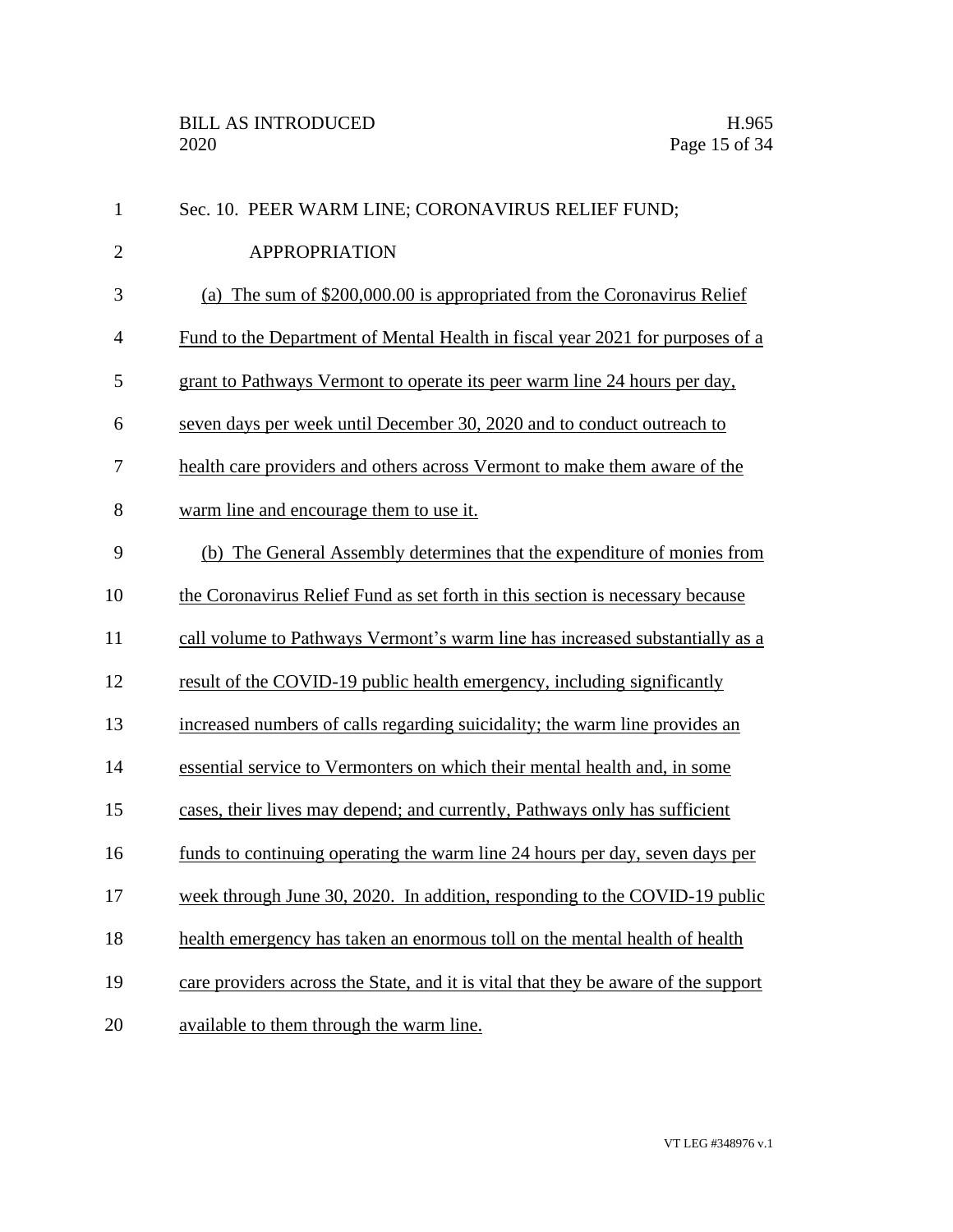| $\mathbf{1}$   | (c) Pathways Vermont shall use the funds received pursuant to this section       |
|----------------|----------------------------------------------------------------------------------|
| $\overline{2}$ | <u>to:</u>                                                                       |
| 3              | (1) operate its warm line 24 hours per day, seven days per week, until           |
| $\overline{4}$ | December 30, 2020;                                                               |
| 5              | (2) conduct outreach to health care providers across provider types in all       |
| 6              | geographic regions of the Vermont to make them aware of the warm line and        |
| 7              | of existing hotline options in Vermont and encourage them to use those           |
| 8              | resources; and                                                                   |
| 9              | (3) conduct outreach to Vermonters all across the State to make them             |
| 10             | aware of the warm line and of existing hotline options in Vermont and            |
| 11             | encourage them to use those resources.                                           |
| 12             | *** Child Care and Family Supportive Services ***                                |
| 13             | Sec. 11. PARENT CHILD CENTER NETWORK; CORONAVIRUS RELIEF                         |
| 14             | <b>FUND; APPROPRIATION</b>                                                       |
| 15             | (a) The sum of \$3,900,000.00 is appropriated from the Coronavirus Relief        |
| 16             | Fund to the Department for Children and Families' Child Development              |
| 17             | Division in fiscal year 2021 for distribution to the Parent Child Center Network |
| 18             | for the purpose of supporting parent child centers' response to an increased     |
| 19             | demand for services, such as supporting clients with housing and food            |
| 20             | insecurity; responding to child development inquiries; and providing parental    |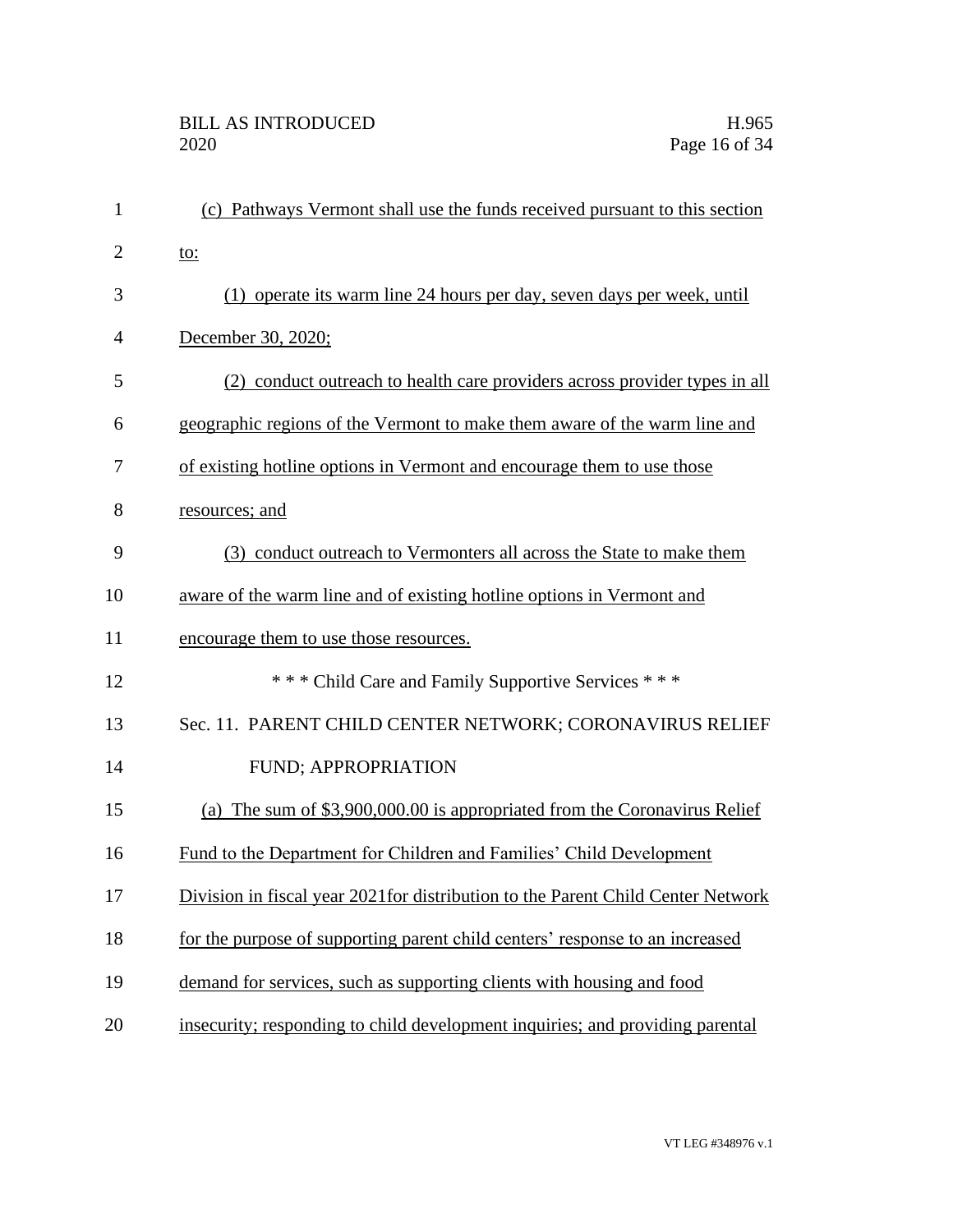| $\mathbf{1}$   | supports, technology support and training, and other supplies and services to     |
|----------------|-----------------------------------------------------------------------------------|
| $\overline{2}$ | meet families' immediate needs.                                                   |
| 3              | (b) The General Assembly determines that the expenditure of monies from           |
| 4              | the Coronavirus Relief Fund as set forth in this section is necessary because the |
| 5              | Parent Child Center Network serves many of Vermont's most vulnerable              |
| 6              | families, and the COVID-19 public health emergency has rendered the State's       |
| 7              | most vulnerable families even less secure in terms of food, housing, and          |
| 8              | parental and other educational supports.                                          |
| 9              | Sec. 12. CHILD CARE, SUMMER CAMP, AND AFTERSCHOOL                                 |
| 10             | PROGRAM RESTART GRANTS; CORONAVIRUS RELIEF                                        |
| 11             | FUND; APPROPRIATION                                                               |
| 12             | The sum of \$9,000,000.00 is appropriated from the Coronavirus Relief<br>(a)      |
| 13             | Fund to the Department for Children and Families' Child Development               |
| 14             | Division in fiscal year 2021 for purposes of providing additional restart grants  |
| 15             | to summer camps, afterschool programs, and child care providers through the       |
| 16             | month of August. Of the sum appropriated, \$3,000,000.00 shall be designated      |
| 17             | for summer camps and afterschool programs and \$6,000,000.00 shall be             |
| 18             | designated for child care providers.                                              |
| 19             | (b) The General Assembly determines that the expenditure of monies from           |
| 20             | the Coronavirus Relief Fund as set forth in this section is necessary to ensure   |
| 21             | that summer camps, afterschool programs, and child care providers are able to     |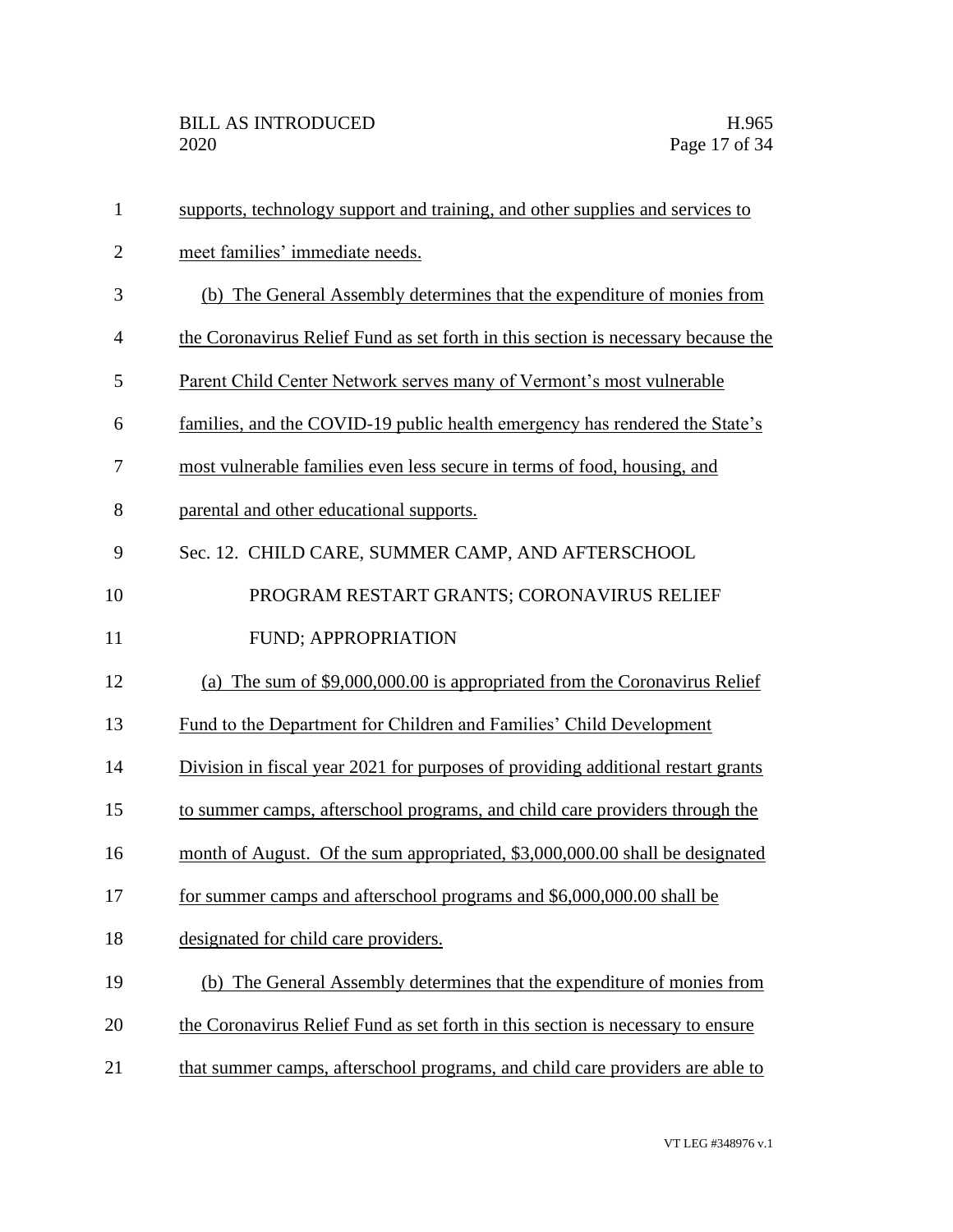| $\mathbf{1}$   | conform to health and safety standards designed to mitigate the risk of          |
|----------------|----------------------------------------------------------------------------------|
| $\overline{2}$ | COVID-19 infections, such as altering staffing patterns, securing personal       |
| 3              | protective equipment and cleaning supplies, and retrofitting facilities. This    |
| $\overline{4}$ | appropriation is also necessary to cover budgetary shortfalls resulting from the |
| 5              | inability of a summer camp, afterschool program, or child care provider to       |
| 6              | open at full capacity, which is due to or resulting from COVID-19, because       |
| 7              | families are either unenrolling children to prevent transmission of the virus or |
| 8              | summer camps, afterschool programs, and child care providers are reducing        |
| 9              | their capacity to conform with required health and safety standards.             |
| 10             | Sec. 13. CHILDREN'S INTEGRATED SERVICES; CORONAVIRUS                             |
| 11             | RELIEF FUND; APPROPRIATION                                                       |
| 12             | (a) The sum of \$100,000.00 is appropriated from the Coronavirus Relief          |
| 13             | Fund to the Department for Children and Families' Child Development              |
| 14             | Division in fiscal year 2021 for purposes of addressing immediate needs          |
| 15             | related to providing Children's Integrated Services, including information       |
| 16             | technology training and the provision of equipment necessary for telehealth      |
| 17             | services.                                                                        |
| 18             | (b) The General Assembly determines that the expenditure of monies from          |
| 19             | the Coronavirus Relief Fund as set forth in this section is necessary to provide |
| 20             | remote services because the risk of COVID-19 infection has limited the           |
| 21             | provision of in-person Children's Integrated Services.                           |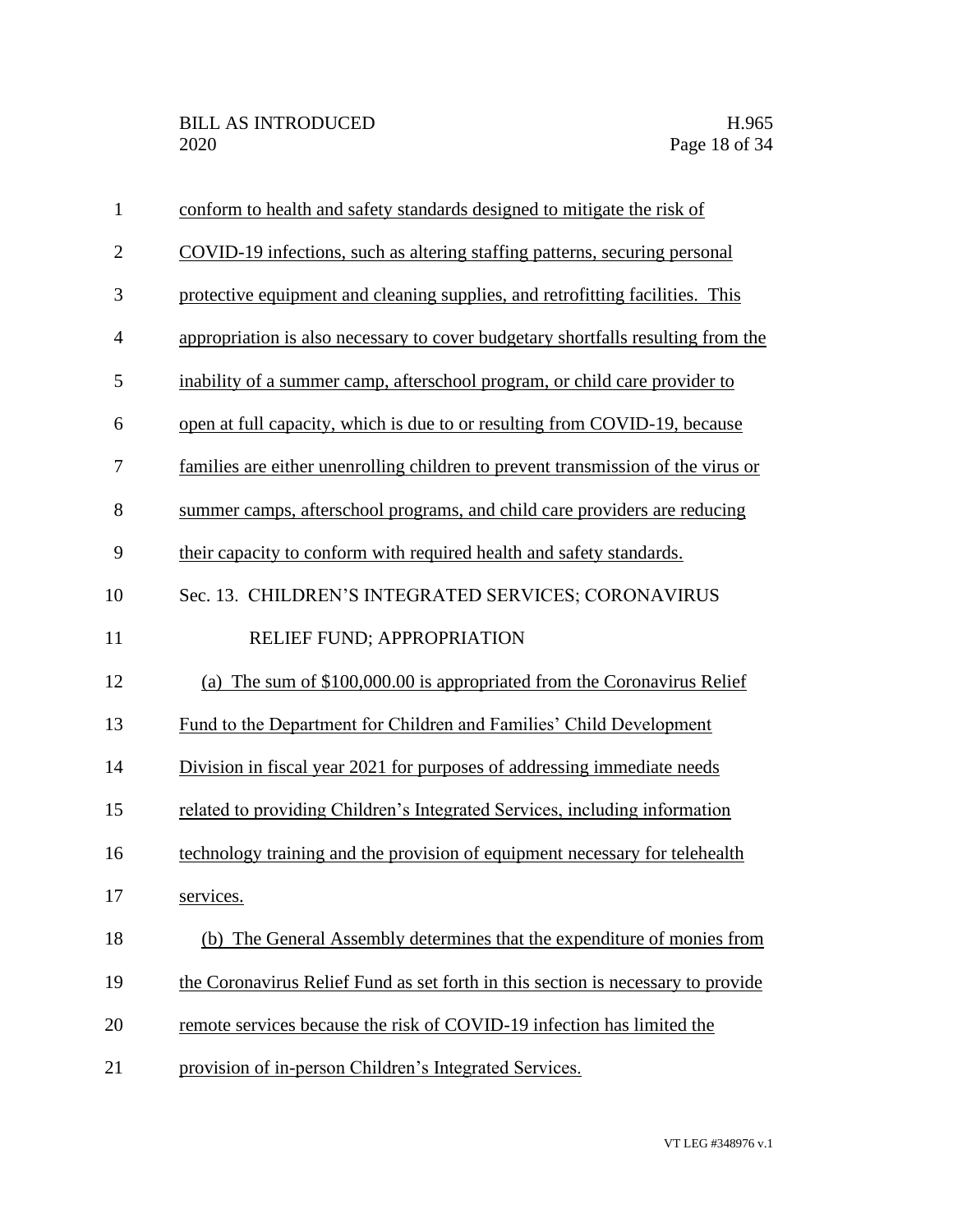| $\mathbf{1}$   | Sec. 14. INFANT SUPPLIES; CORONAVIRUS RELIEF FUND;                            |
|----------------|-------------------------------------------------------------------------------|
| $\overline{2}$ | <b>APPROPRIATION</b>                                                          |
| 3              | (a) The sum of \$50,000.00 is appropriated from the Coronavirus Relief        |
| $\overline{4}$ | Fund to the Department for Children and Families in fiscal year 2021 for      |
| 5              | distribution to the Junior League of Champlain Valley Diaper Bank for         |
| 6              | purposes of providing supplies to families statewide who are facing economic  |
| 7              | hardship as a result of the COVID-19 pandemic.                                |
| 8              | (b) The General Assembly determines that the expenditure of monies from       |
| 9              | the Coronavirus Relief Fund as set forth in this section is necessary because |
| 10             | many families with infants and young children are in need of diapering and    |
| 11             | other supplies and the COVID-19 pandemic has created economic hardships       |
| 12             | for many families, including loss of employment, that render them unable to   |
| 13             | procure these supplies.                                                       |
| 14             | *** Addressing Food Insecurity ***                                            |
| 15             | Sec. 15. CHARITABLE FOOD SYSTEM; CORONAVIRUS RELIEF                           |
| 16             | FUND; APPROPRIATION                                                           |
| 17             | (a) The sum of $$4,600,000.00$ is appropriated from the Coronavirus Relief    |
| 18             | Fund to the Department of Health in fiscal year 2021 for distribution to the  |
| 19             | Vermont Foodbank for purpose of addressing food insecurity throughout the     |
| 20             | State, including purchasing more food, providing subgrants to partner food    |
| 21             | shelves and meal sites, and for additional personnel, supplies, materials,    |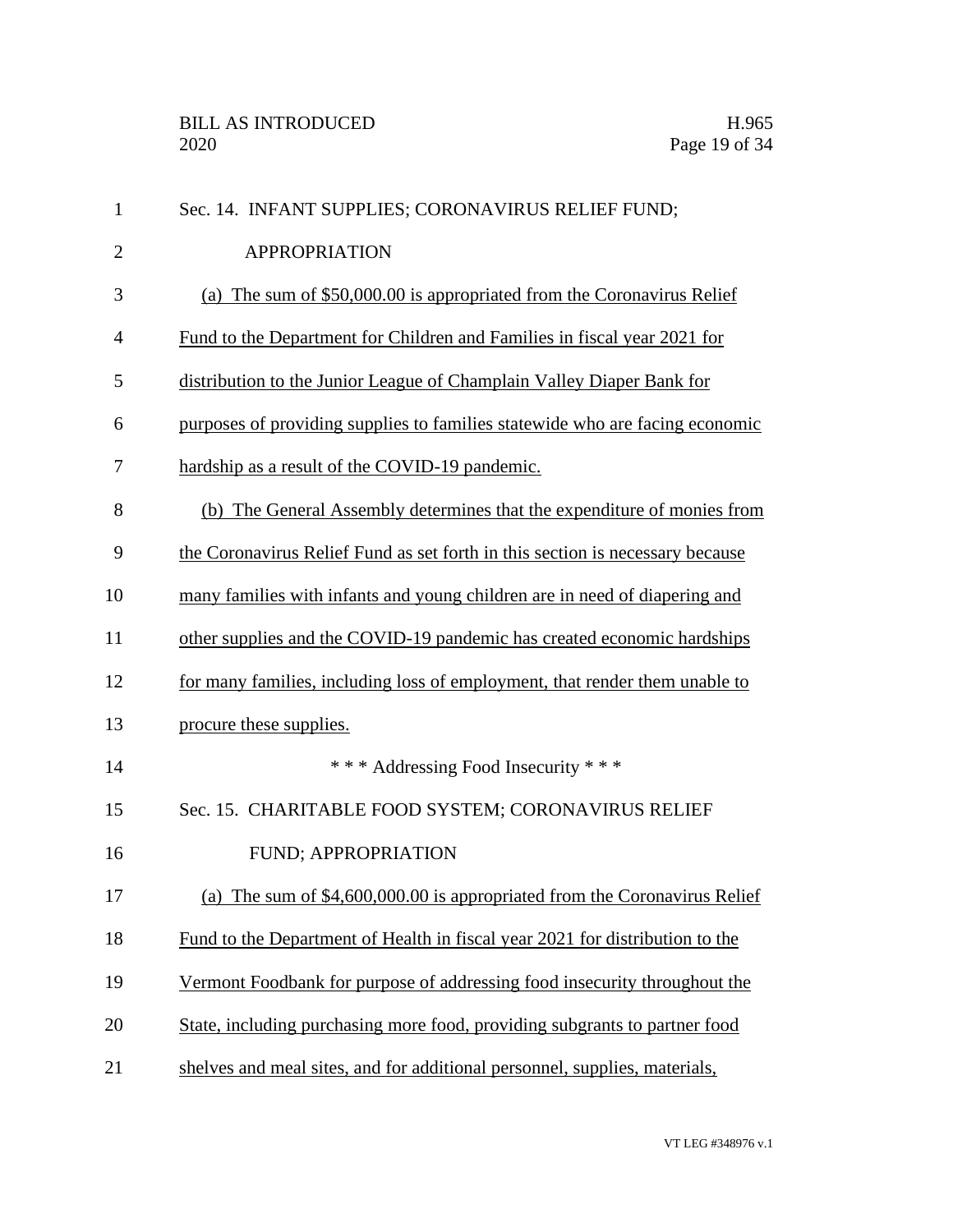| $\mathbf{1}$   | warehouse space, delivery services, and equipment to meet the increased need      |
|----------------|-----------------------------------------------------------------------------------|
| $\overline{2}$ | of Vermonters for access to food as a result of the COVID-19 public health        |
| 3              | emergency.                                                                        |
| $\overline{4}$ | (b) The General Assembly determines that the expenditure of monies from           |
| 5              | the Coronavirus Relief Fund as set forth in this section is necessary because the |
| 6              | Vermont Foodbank has experienced a 46 percent increase in demand for              |
| 7              | services resulting from high unemployment rates, business closures, and           |
| 8              | significant business interruptions during the COVID-19 public health              |
| 9              | emergency. In addition, the Vermont Foodbank will also incur significant          |
| 10             | expenses to access the food assistance funds available from the U.S.              |
| 11             | Department of Agriculture's Coronavirus Food Assistance Program, especially       |
| 12             | if the availability of the Vermont National Guard to support food distribution    |
| 13             | changes, because the Vermont Foodbank does not currently have the resources       |
| 14             | needed to independently manage food distributions on its own.                     |
| 15             | Sec. 16. SUMMER MEALS TO CHILDREN; CORONAVIRUS RELIEF                             |
| 16             | FUND; APPROPRIATION                                                               |
| 17             | (a) The sum of \$12,000,000.00 is appropriated from the Coronavirus Relief        |
| 18             | Fund to the Agency of Education for distribution to Summer Meal Sponsors in       |
| 19             | fiscal year 2021 for purposes of continuing meal delivery services to children    |
| 20             | during the months of June, July, and August.                                      |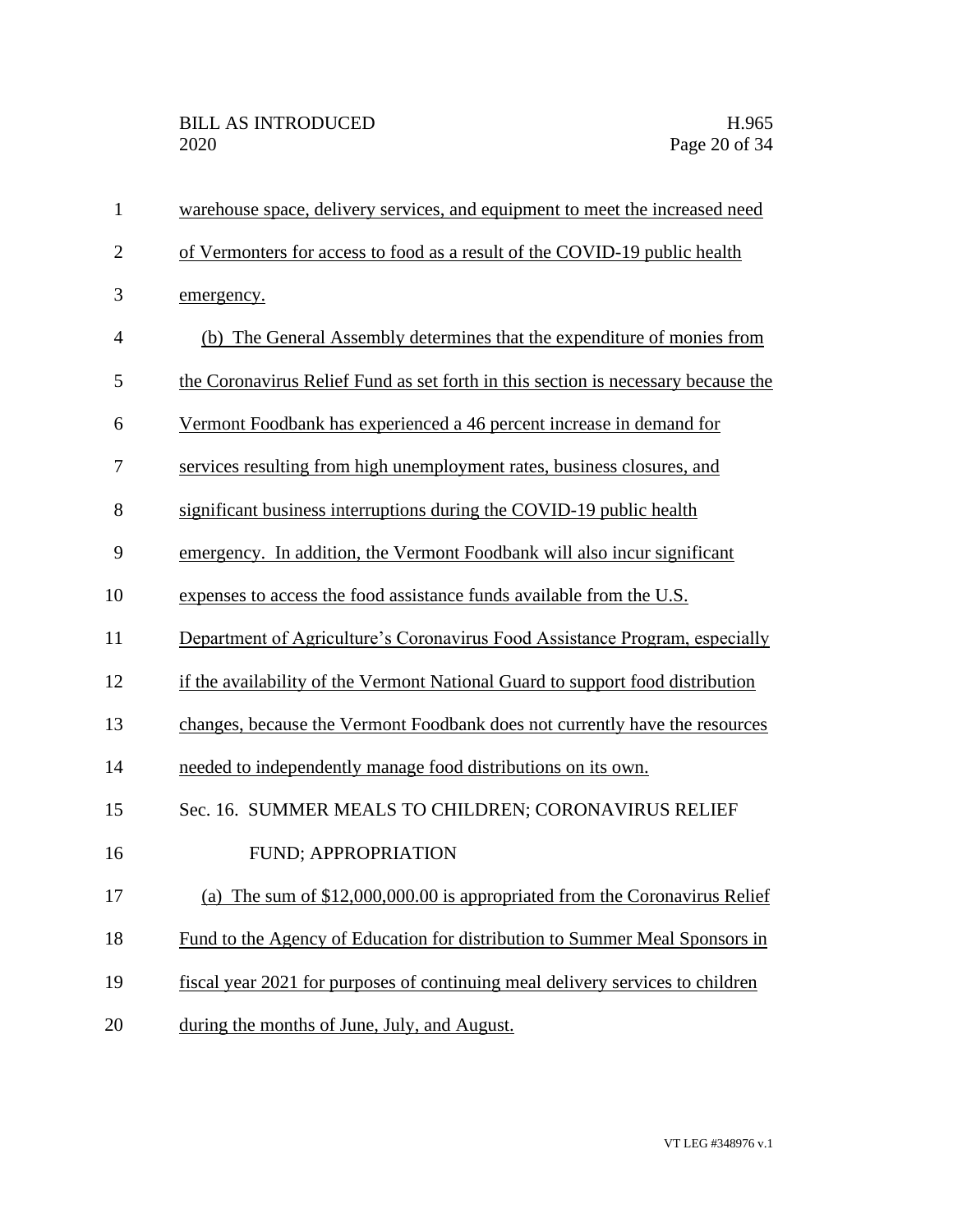| $\mathbf{1}$   | (b) The General Assembly determines that the expenditure of monies from          |
|----------------|----------------------------------------------------------------------------------|
| $\overline{2}$ | the Coronavirus Relief Fund as set forth in this section is necessary to provide |
| 3              | meal delivery services to children, including the preparation, packaging, and    |
| $\overline{4}$ | delivery of meals. Food insecurity has increased significantly during the        |
| 5              | COVID-19 pandemic, and settings that often provide meals during summer           |
| 6              | months, like congregate settings, may not be available in the summer of 2020     |
| 7              | due to public health considerations. This appropriation shall assist in the      |
| 8              | payment of costs incurred by Sponsors to address one or both of the following:   |
| 9              | (1) compliance with COVID-19 public health precautions; or                       |
| 10             | accommodation of increased participation in the Program due to the<br>(2)        |
| 11             | increase in number of eligible participants due to the negative economic effects |
| 12             | of the COVID-19 public health emergency.                                         |
| 13             | $(c)(1)$ The Agency of Education shall continue to seek waivers from the         |
| 14             | U.S. Department of Agriculture for the Summer Food Service Program to            |
| 15             | enable the State to draw down federal funds for the delivery of meals in         |
| 16             | accordance with this section.                                                    |
| 17             | (2) The provision of summer meals to children is not compensable under           |
| 18             | this section to the extent that the same costs or expenses have been or will be  |
| 19             | covered by other federal grant funds.                                            |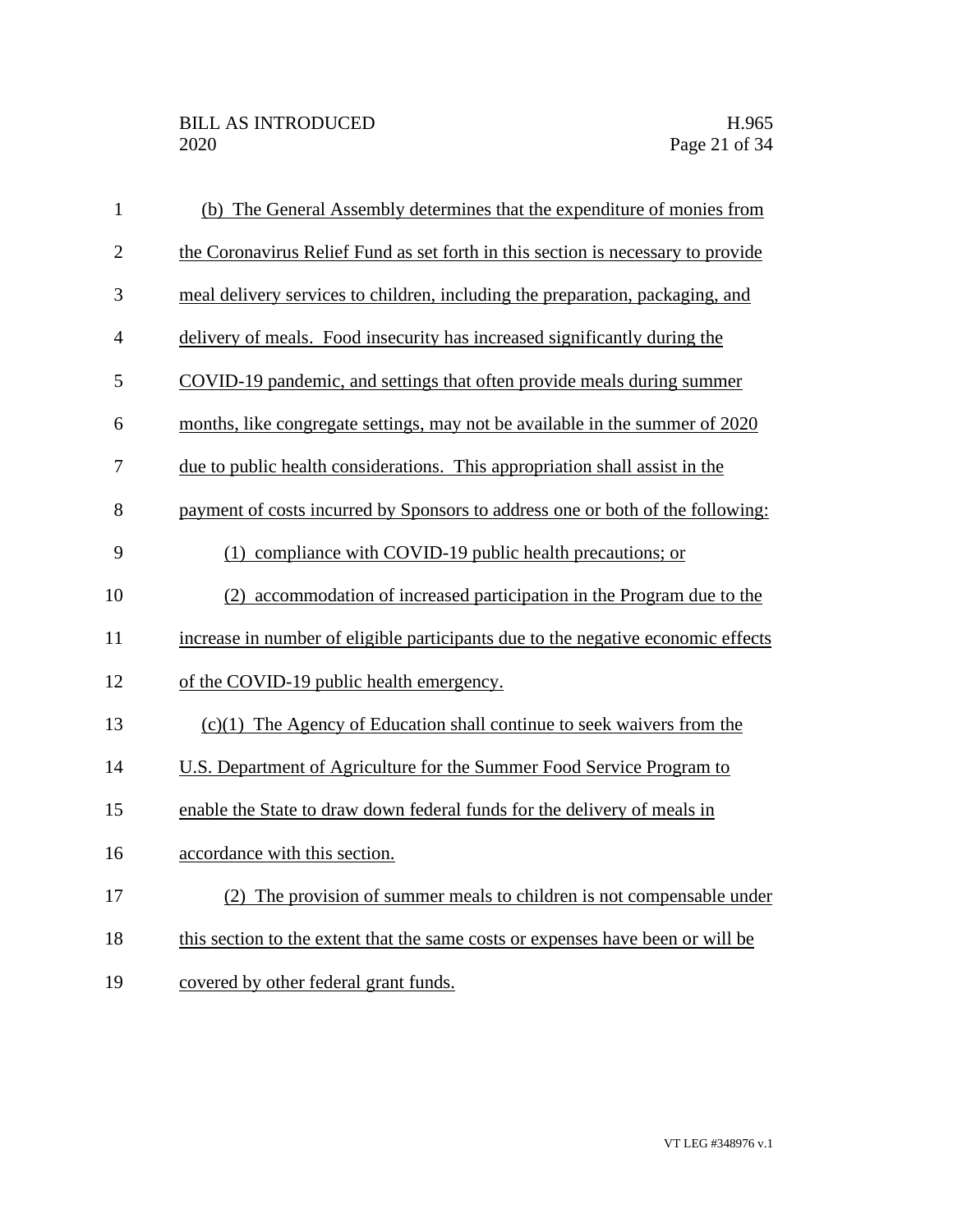| $\mathbf{1}$   | Sec. 17. FOOD DISTRIBUTION TO OLDER VERMONTERS AND                               |
|----------------|----------------------------------------------------------------------------------|
| $\overline{2}$ | OTHER VULNERABLE POPULATIONS; CORONAVIRUS                                        |
| 3              | RELIEF FUND; APPROPRIATION                                                       |
| $\overline{4}$ | (a) The sum of $$2,000,000.00$ is appropriated from the Coronavirus Relief       |
| 5              | Fund to the Department of Disabilities, Aging, and Independent Living in         |
| 6              | fiscal year 2021 for distribution to the Area Agencies on Aging for the purpose  |
| 7              | of providing nutrition services to older Vermonters and other vulnerable         |
| 8              | populations in compliance with public health or social distancing requirements   |
| 9              | implemented in response to the COVID-19 public health emergency.                 |
| 10             | (b) The General Assembly determines that the expenditure of monies from          |
| 11             | the Coronavirus Relief Fund as set forth in this section is necessary to address |
| 12             | the increased demand for nutrition services and the added costs of public        |
| 13             | health precautions incurred by the Area Agencies on Aging due to or resulting    |
| 14             | from COVID-19 because the public health emergency has increased food             |
| 15             | insecurity in Vermont and has restricted the availability of congregate settings |
| 16             | in which many older Vermonters and other vulnerable populations are              |
| 17             | typically served.                                                                |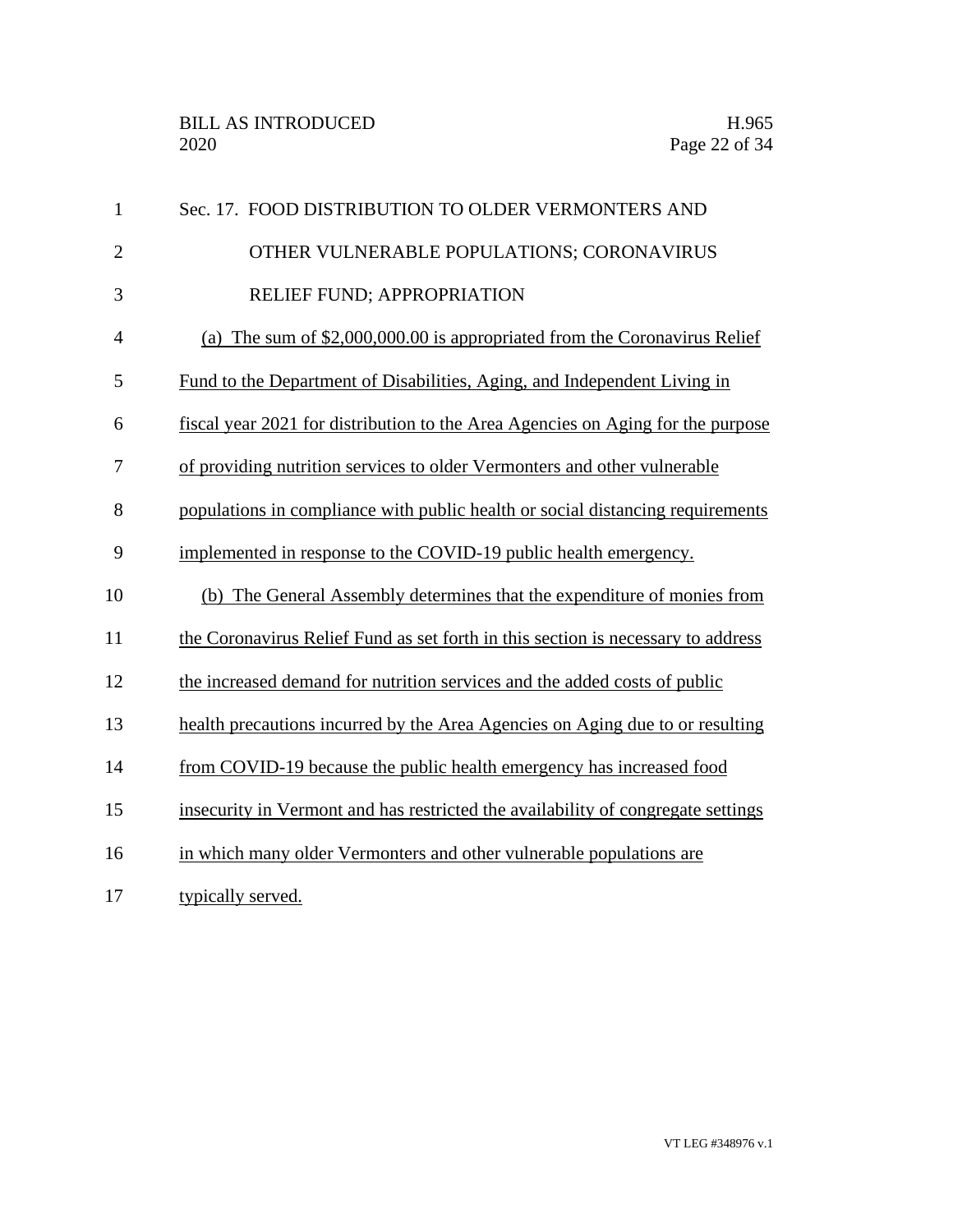| $\mathbf{1}$   | *** Adult Day Programs ***                                                       |
|----------------|----------------------------------------------------------------------------------|
| $\overline{2}$ | Sec. 18. ADULT DAY PROGRAMS; CORONAVIRUS RELIEF FUND;                            |
| 3              | <b>APPROPRIATION</b>                                                             |
| 4              | (a) The sum of \$850,000.00 is appropriated from the Coronavirus Relief          |
| 5              | Fund to the Department of Disabilities, Aging, and Independent Living in         |
| 6              | fiscal year 2021 to provide sustainability payments to adult day programs        |
| 7              | during the months of July, August, and September to ensure that these            |
| 8              | programs remain viable and will be able to reopen once the risk of COVID-19      |
| 9              | transmission in congregate settings dissipates.                                  |
| 10             | (b) The General Assembly determines that the expenditure of monies from          |
| 11             | the Coronavirus Relief Fund as set forth in this section is necessary to provide |
| 12             | financial stability to Vermont's adult day programs while clients remain         |
| 13             | socially distanced to prevent the risk of COVID-19 transmission in congregate    |
| 14             | settings and to ensure that programs are able to reopen once the risk of         |
| 15             | COVID-19 transmission in congregate settings dissipates.                         |
| 16             | *** Supports for New Americans, Refugees, and Immigrants ***                     |
| 17             | Sec. 19. SUPPORTS FOR NEW AMERICANS, REFUGEES, AND                               |
| 18             | IMMIGRANTS; CORONAVIRUS RELIEF FUND;                                             |
| 19             | <b>APPROPRIATION</b>                                                             |
| 20             | (a) The sum of \$700,000.00 is appropriated from the Coronavirus Relief          |
| 21             | Fund to the Agency of Human Services in fiscal year 2021 for distribution in     |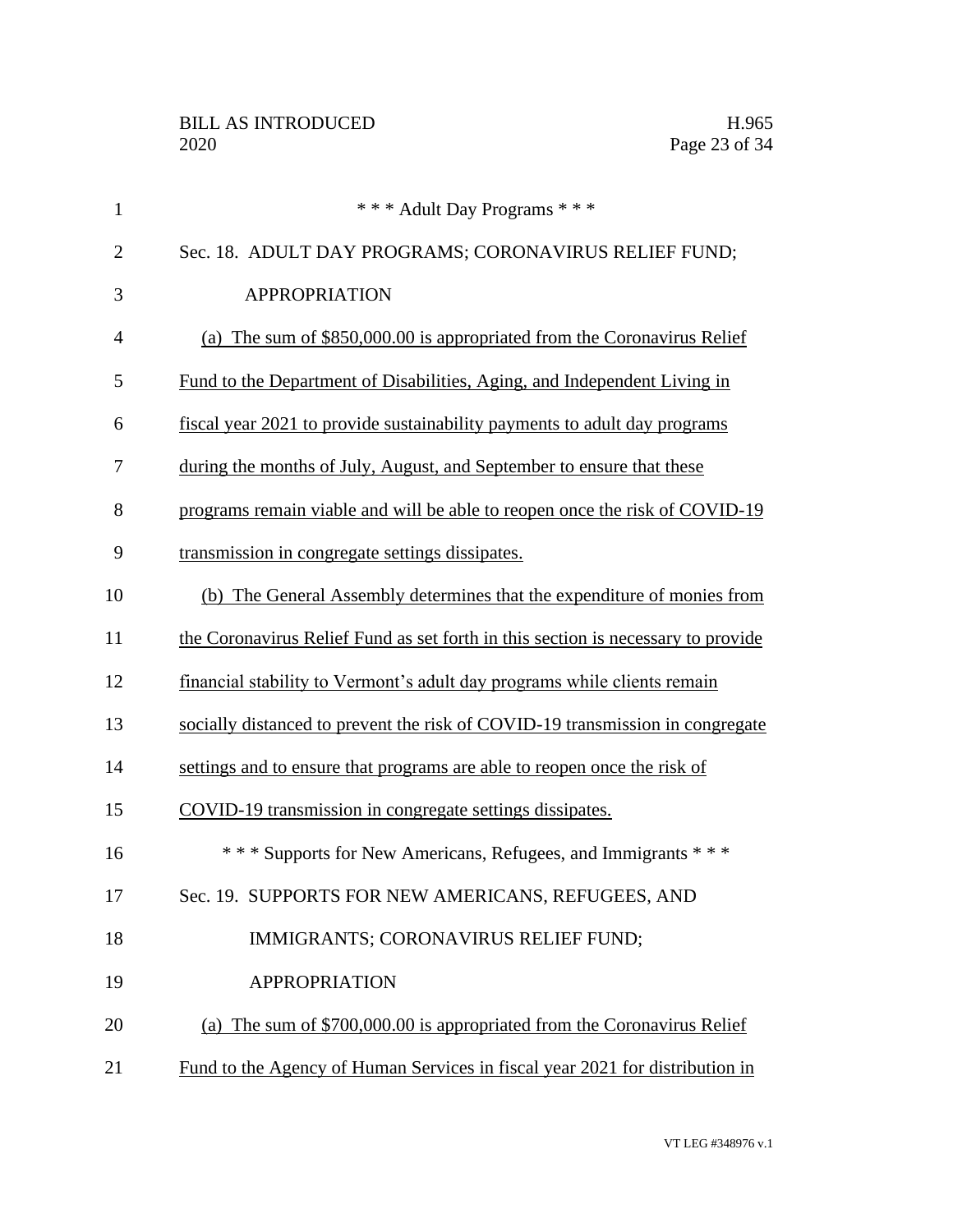| $\mathbf{1}$   | equal amounts to the Association of Africans Living in Vermont and the U.S.   |
|----------------|-------------------------------------------------------------------------------|
| $\overline{2}$ | Committee for Refugees and Immigrants' Vermont Refugee Resettlement           |
| 3              | Program for various purposes related to COVID-19, including:                  |
| $\overline{4}$ | (1) hiring outreach staff to communicate health and hygiene information       |
| 5              | related to COVID-19 in many languages, including the of symptoms of           |
| 6              | COVID-19, how to access health care, and the importance of social distancing; |
| 7              | (2) preparing and delivering care packages of food, clothing, and             |
| 8              | cleaning and hygiene products to persons experiencing economic hardship as a  |
| 9              | result of high unemployment rates, business closure, or significant business  |
| 10             | interruption during the COVID-19 pandemic;                                    |
| 11             | (3) providing navigation of case management services to clients in need       |
| 12             | of unemployment insurance, Reach Up, the Supplemental Nutrition Assistance    |
| 13             | Program, and other benefits as a result of high unemployment rates, business  |
| 14             | closure, or significant business interruption during the COVID-19 pandemic;   |
| 15             | and                                                                           |
| 16             | (4) hiring a coach to collaborate with the Department for Children and        |
| 17             | Families' Child Development Division to assist New Americans interested in    |
| 18             | becoming registered family child care providers, including gaining a better   |
| 19             | understanding of the challenges facing New Americans in accessing child care  |
| 20             | as a result of the COVID-19 public health emergency and providing a career    |
| 21             | path for New Americans who have lost employment as a result of COVID-19.      |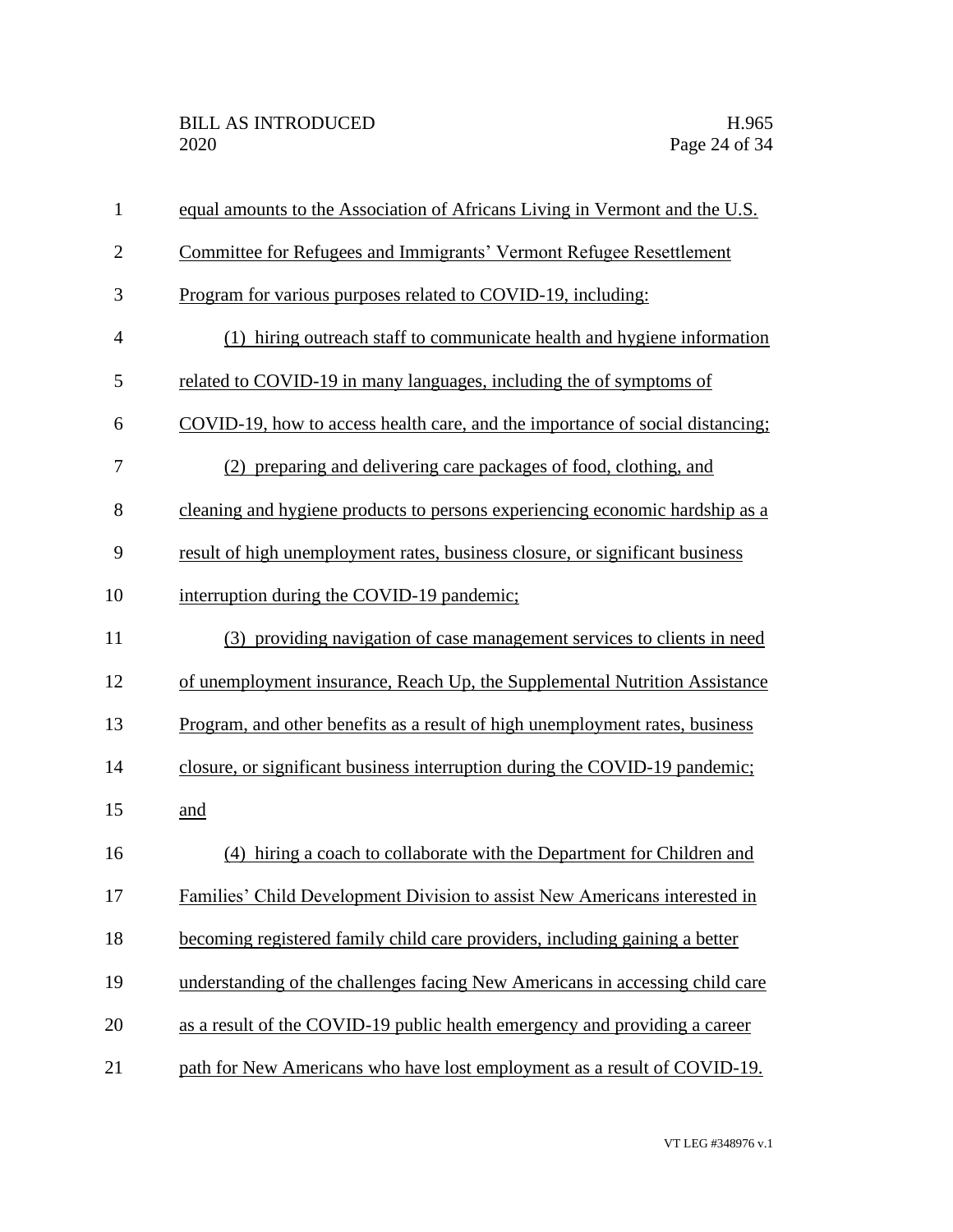| $\mathbf{1}$   | (b) The General Assembly determines that the expenditure of monies from         |
|----------------|---------------------------------------------------------------------------------|
| $\mathbf{2}$   | the Coronavirus Relief Fund as set forth in this section is necessary because   |
| 3              | many members of Vermont's New American, refugee, and immigrant                  |
| $\overline{4}$ | populations have been unable to access information related to:                  |
| 5              | (1) the prevention of COVID-19 transmission; and                                |
| 6              | (2) support services for persons experiencing either symptoms of the            |
| 7              | virus or financial hardship as a result of high unemployment rates, business    |
| 8              | closure, or significant business interruption due to the COVID-19 public health |
| 9              | emergency.                                                                      |
| 10             | *** Peer Supports for Persons with Intellectual Disabilities ***                |
| 11             | Sec. 20. PEER SUPPORTS FOR PERSONS WITH INTELLECTUAL                            |
| 12             | DISABILITIES; CORONAVIRUS RELIEF FUND;                                          |
| 13             | <b>APPROPRIATION</b>                                                            |
| 14             | (a) The sum of \$50,000.00 is appropriated from the Coronavirus Relief          |
| 15             | Fund to the Department for Disabilities, Aging, and Independent Living in       |
| 16             | fiscal year 2021 for distribution to the Green Mountain Self Advocates for the  |
| 17             | purposes of providing peer outreach services to persons with intellectual       |
| 18             | disabilities regarding:                                                         |
| 19             | (1) health and hygiene precautions related to avoiding exposure to and          |
| 20             | transmission of COVID-19;                                                       |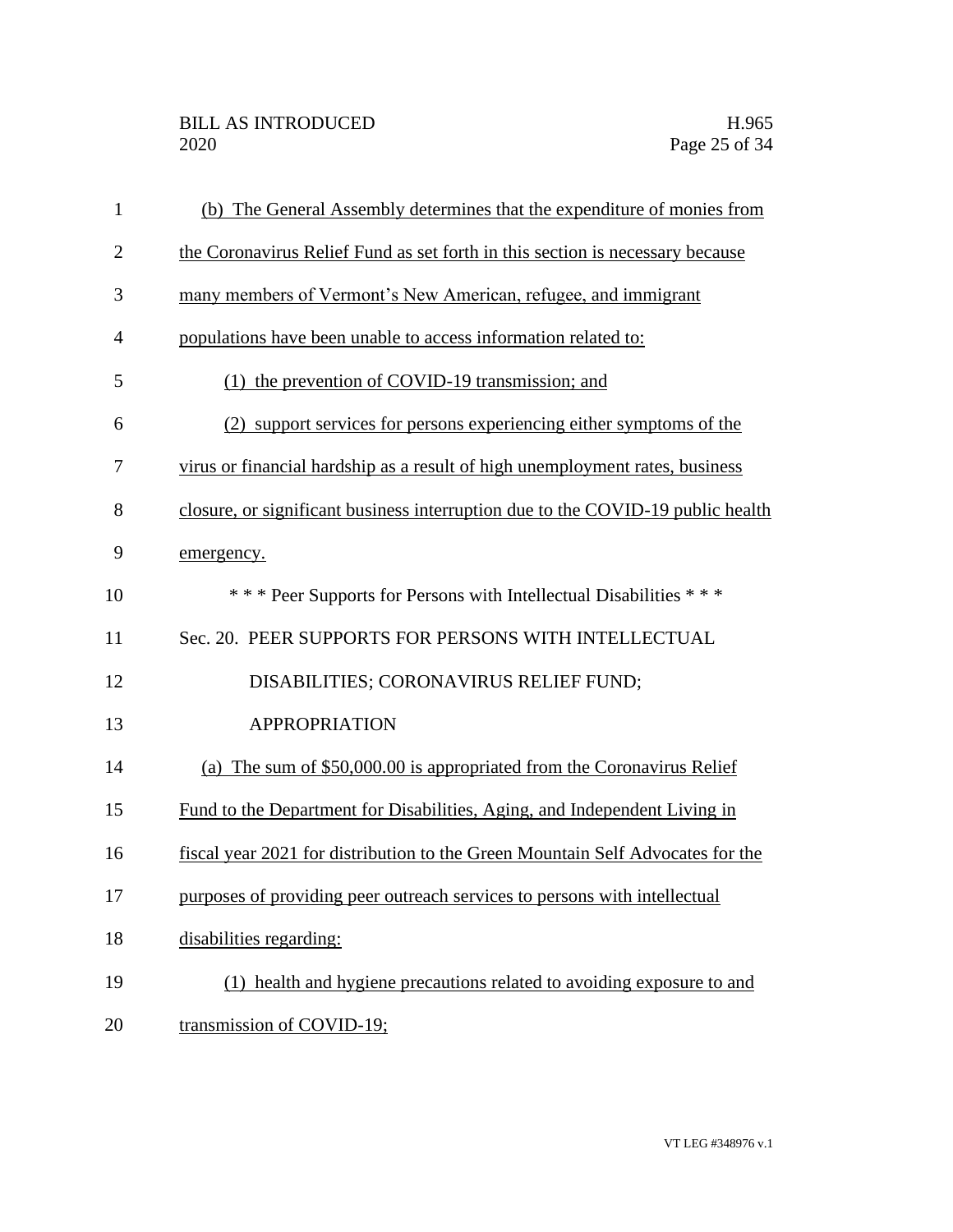| $\mathbf{1}$   | (2) resources and services for persons impacted by financial hardship as         |
|----------------|----------------------------------------------------------------------------------|
| $\overline{2}$ | a result of high unemployment rates, business closure, or significant business   |
| 3              | interruption during the COVID-19 pandemic; and                                   |
| $\overline{4}$ | (3) training, assistance, and acquisition of digital equipment to access         |
| 5              | the supports described in subdivisions (1) and (2) of this subsection.           |
| 6              | (b) The General Assembly determines that the expenditure of monies from          |
| 7              | the Coronavirus Relief Fund as set forth in this section is necessary to ensure  |
| 8              | that persons with intellectual disabilities understand how to:                   |
| 9              | (1) reduce the risk of exposure to and transmission of COVID-19; and             |
| 10             | (2) access health, social, and financial supports necessitated due to            |
| 11             | infection from COVID-19, social distancing, or financial hardship as a result of |
| 12             | the high unemployment rates, business closure, or significant business           |
| 13             | interruption during the COVID-19 pandemic.                                       |
| 14             | *** Supplemental Reach Up Assistance ***                                         |
| 15             | Sec. 21. SUPPLEMENTAL REACH UP ASSISTANCE; CORONAVIRUS                           |
| 16             | RELIEF FUND; APPROPRIATION                                                       |
| 17             | $(a)(1)$ The sum of \$300,000.00 is appropriated from the Coronavirus Relief     |
| 18             | Fund to the Department for Children and Families' Economic Services              |
| 19             | Division in fiscal year 2021 for purposes of providing small supplemental        |
| 20             | grants to families in the Reach Up program experiencing extraordinary            |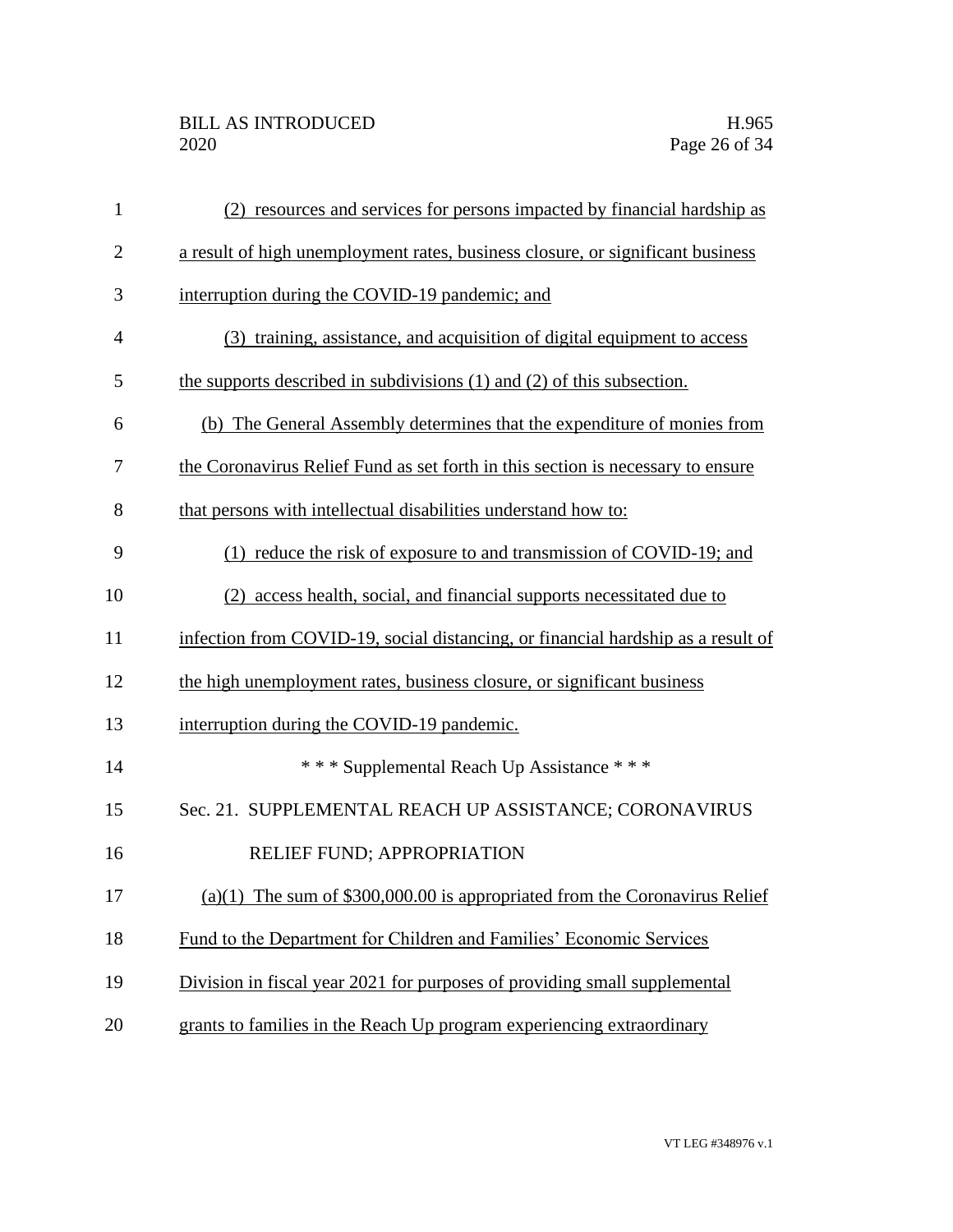| $\mathbf{1}$   | financial hardship due to the COVID-19 public health emergency for expenses      |
|----------------|----------------------------------------------------------------------------------|
| $\overline{2}$ | such as:                                                                         |
| 3              | (A) cleaning supplies and personal protective equipment to prevent               |
| $\overline{4}$ | infection by transmission of COVID-19;                                           |
| 5              | (B) cash assistance to families with children under six years of age,            |
| 6              | which is linked to better health outcomes for young children;                    |
| 7              | (C) expenses related to remote learning or employment, including                 |
| 8              | access to the Internet; and                                                      |
| 9              | (D) transportation-related expenses to offset limited public                     |
| 10             | transportation options during the COVID-19 public health emergency.              |
| 11             | (2) The Department shall distribute the supplemental grants in                   |
| 12             | accordance with its standard process for distributing supplemental Reach Up      |
| 13             | financial assistance.                                                            |
| 14             | (b) The General Assembly determines that the expenditure of monies from          |
| 15             | the Coronavirus Relief Fund as set forth in this section is necessary because    |
| 16             | Vermont's most vulnerable families, many of whom are Reach Up                    |
| 17             | participants, have been especially susceptible to financial hardship as a result |
| 18             | of the high unemployment rates, business closures, and significant business      |
| 19             | interruptions due to the COVID-19 public health emergency and may require        |
| 20             | supplemental funds to provide COVID-19-related resources for their families.     |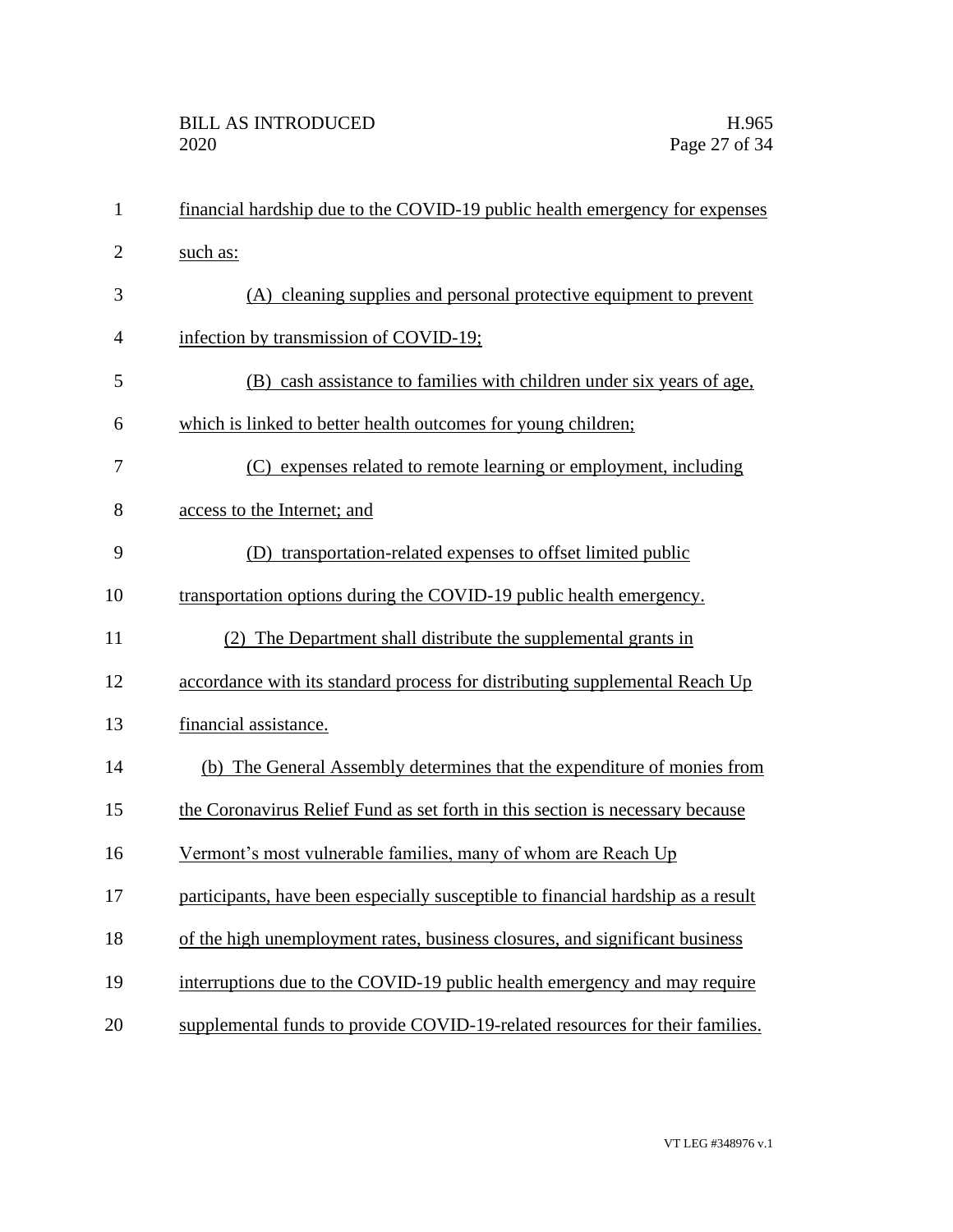| $\mathbf{1}$   | *** Recovery Residences ***                                                     |
|----------------|---------------------------------------------------------------------------------|
| $\overline{2}$ | Sec. 22. RECOVERY RESIDENCES; CORONAVIRUS RELIEF FUND;                          |
| 3              | <b>APPROPRIATION</b>                                                            |
| $\overline{4}$ | (a) The sum of \$350,000.00 is appropriated from the Coronavirus Relief         |
| 5              | Fund to the Department of Health in fiscal year 2021 for distribution to        |
| 6              | recovery residences for the purposes of:                                        |
| 7              | (1) providing rental payments on behalf of residents who are unable to          |
| 8              | pay rent due to unemployment as a result of COVID-19; and                       |
| 9              | (2) purchasing cleaning supplies and personal protective equipment              |
| 10             | necessary to mitigate the transmission of COVID-19 within a recovery            |
| 11             | residence.                                                                      |
| 12             | (b) The General Assembly determines that the expenditure of monies from         |
| 13             | the Coronavirus Relief Fund as set forth in this section is necessary to ensure |
| 14             | that residents are able to remain in recovery residences despite experiencing   |
| 15             | unemployment as a result of COVID-19 and to ensure that recovery residences     |
| 16             | have the cleaning and other supplies necessary to mitigate the transmission of  |
| 17             | COVID-19.                                                                       |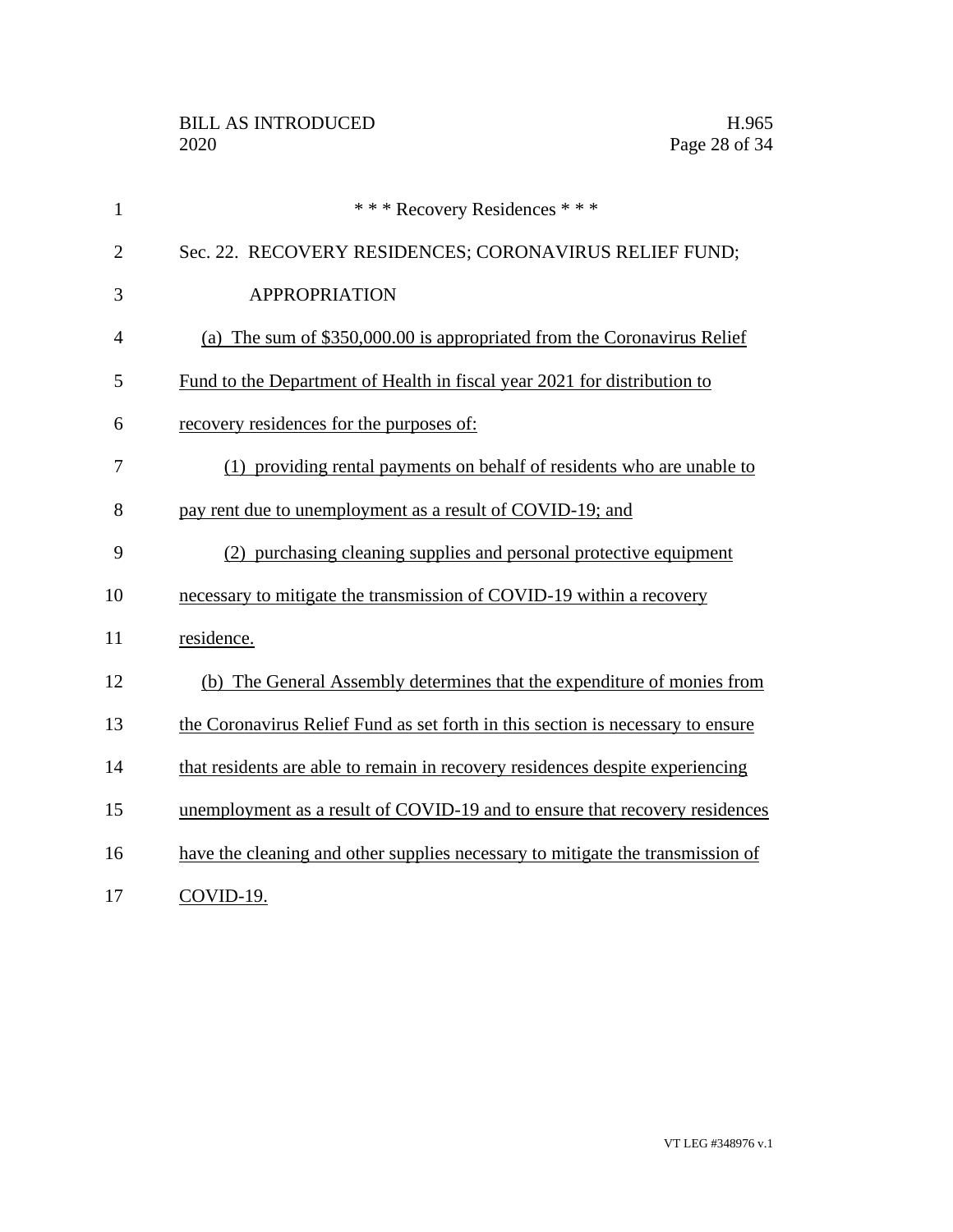| $\mathbf{1}$   | *** COVID-19 Public Health Precautions on State Lands ***                        |
|----------------|----------------------------------------------------------------------------------|
| $\overline{2}$ | Sec. 23. AGENCY OF NATURAL RESOURCES; COVID-19 PUBLIC                            |
| 3              | HEALTH EXPENSES ON STATE LANDS;                                                  |
| $\overline{4}$ | <b>APPROPRIATIONS</b>                                                            |
| 5              | In addition to any other funds appropriated to the Agency of Natural             |
| 6              | Resources in fiscal year 2021, the amount of \$3,500,000.00 is appropriated      |
| 7              | from the Coronavirus Relief Fund in fiscal year 2021 for necessary               |
| 8              | expenditures incurred by the Agency for the purpose of implementing COVID-       |
| 9              | 19 public health precautions on lands owned or controlled by the Agency of       |
| 10             | Natural Resources. Eligible projects to implement COVID-19 public health         |
| 11             | precautions include:                                                             |
| 12             | (1) updating of signage or information provided at entry to or access to         |
| 13             | trails, access areas, forests, parks, or other areas where information regarding |
| 14             | COVID-19 public health precautions would be available to the users;              |
| 15             | (2) temporary campsites or structures to allow for proper social                 |
| 16             | distancing of users and staff;                                                   |
| 17             | (3) the cost or expense of services or equipment required to clean or            |
| 18             | sanitize public spaces; and                                                      |
| 19             | (4) expanding, improving, or adding public access to State lands and             |
| 20             | public waters to allow greater social distancing among users, including          |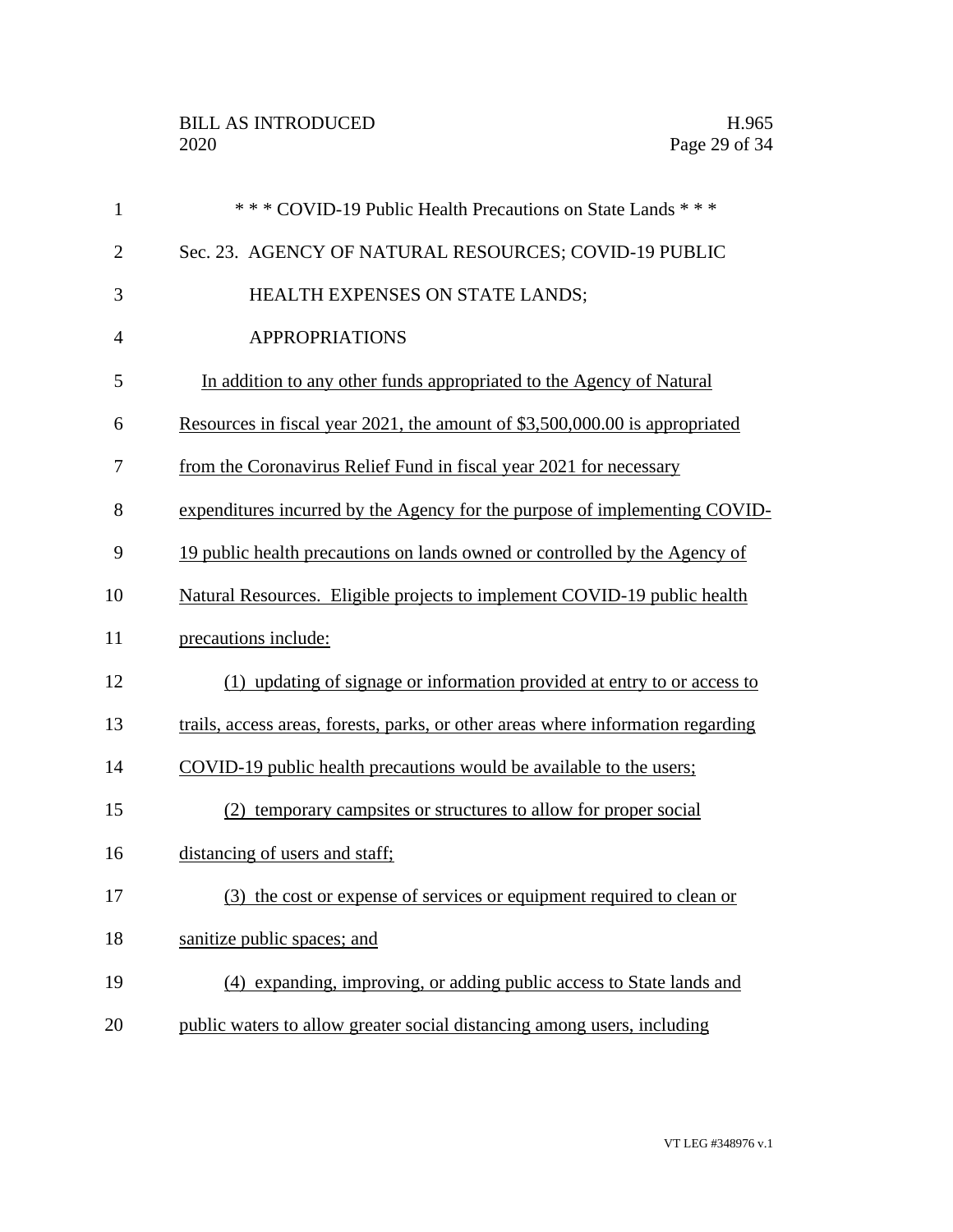| $\mathbf{1}$   | purchasing, building, repairing, or expanding parking areas, boat ramps,       |
|----------------|--------------------------------------------------------------------------------|
| $\overline{2}$ | restrooms, trail heads, visitor centers, and other amenities.                  |
| 3              | *** Legislative Branch; Health and Safety ***                                  |
| $\overline{4}$ | Sec. 24. LEGISLATIVE BRANCH; SPACE AND HEALTH AND SAFETY                       |
| 5              | ASSESSMENT; COVID-19 MITIGATION PREPARATION;                                   |
| 6              | CORONAVIRUS RELIEF FUND; APPROPRIATION                                         |
| 7              | (a) The sum of up to $$750,000.00$ is appropriated from the Coronavirus        |
| 8              | Relief Fund to the Sergeant at Arms in fiscal year 2021 as described below.    |
| 9              | (1) Of the amount appropriated in this section, the Sergeant at Arms           |
| 10             | may use up to \$100,000.00 for a short-term and long-term space and health and |
| 11             | safety needs assessment for the Legislative Branch for COVID-19 mitigation     |
| 12             | and meeting social distancing requirements. Any funds not expended for the     |
| 13             | assessment shall be used for the purpose described in subdivision (2) of this  |
| 14             | subsection (a).                                                                |
| 15             | (2) Of the amount appropriated in this section, the Sergeant at Arms           |
| 16             | may use up to \$150,000.00 for COVID-mitigation equipment or upgrades to       |
| 17             | the State House, including personal protective equipment (PPE) and other       |
| 18             | health and safety equipment or infrastructure; and                             |
| 19             | (3) Of the amount appropriated in this section, the Sergeant at Arms           |
| 20             | may use up to \$500,000 for the costs to purchase any equipment or implement   |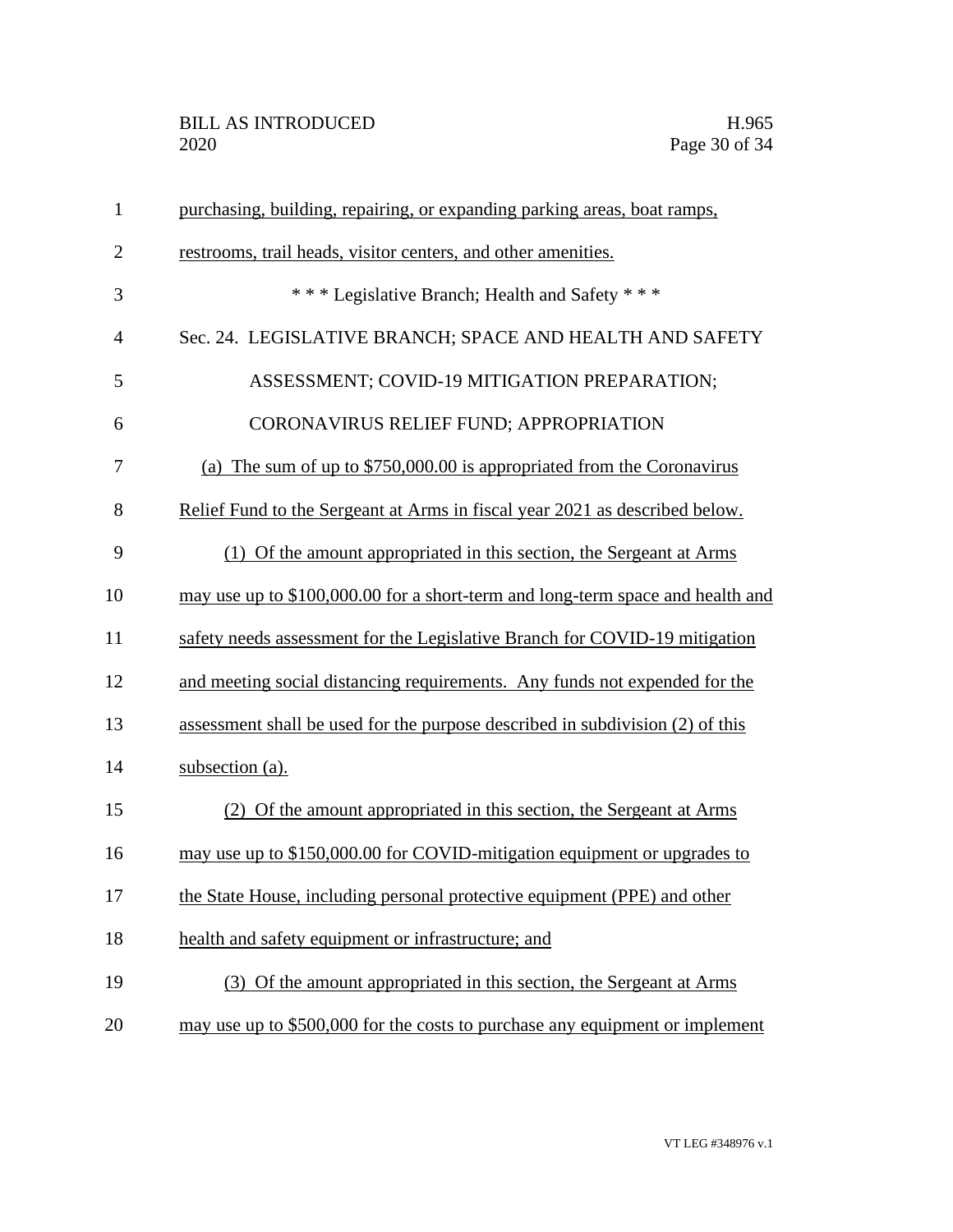| $\mathbf{1}$   | upgrades or space transfers recommended in the assessment described in              |
|----------------|-------------------------------------------------------------------------------------|
| $\overline{2}$ | subdivision $(1)$ of this subsection $(a)$ .                                        |
| 3              | (b) The General Assembly determines that the expenditure of monies from             |
| $\overline{4}$ | the Coronavirus Relief Fund as set forth in this section is necessary for           |
| 5              | addressing the health and safety of legislators, staff, and the public in the State |
| 6              | House and other legislative space for the purpose of COVID-19 mitigation.           |
| 7              | (c) On or before July 10, 2020, the Sergeant at Arms, in consultation with          |
| 8              | the Department of Buildings and General Services, shall contract with an            |
| 9              | independent third party for a short-term and long-term space and health and         |
| 10             | safety needs assessment for the Legislative Branch for COVID-19 mitigation.         |
| 11             | The assessment shall include:                                                       |
| 12             | (1) recommendations for health and safety infrastructure measures                   |
| 13             | needed to protect staff, legislators, and the public, mitigate COVID-19, and        |
| 14             | meet social distancing requirements in the State House, and any other               |
| 15             | Legislative Branch space;                                                           |
| 16             | (2) short and long-term options for use of space or development of                  |
| 17             | additional space in the Capitol Complex for legislators, committee meetings,        |
| 18             | and legislative staff offices, including 133 State Street; and                      |
| 19             | (3) short and long-term options for use of space for legislators,                   |
| 20             | committee meetings, and legislative staff offices Statewide.                        |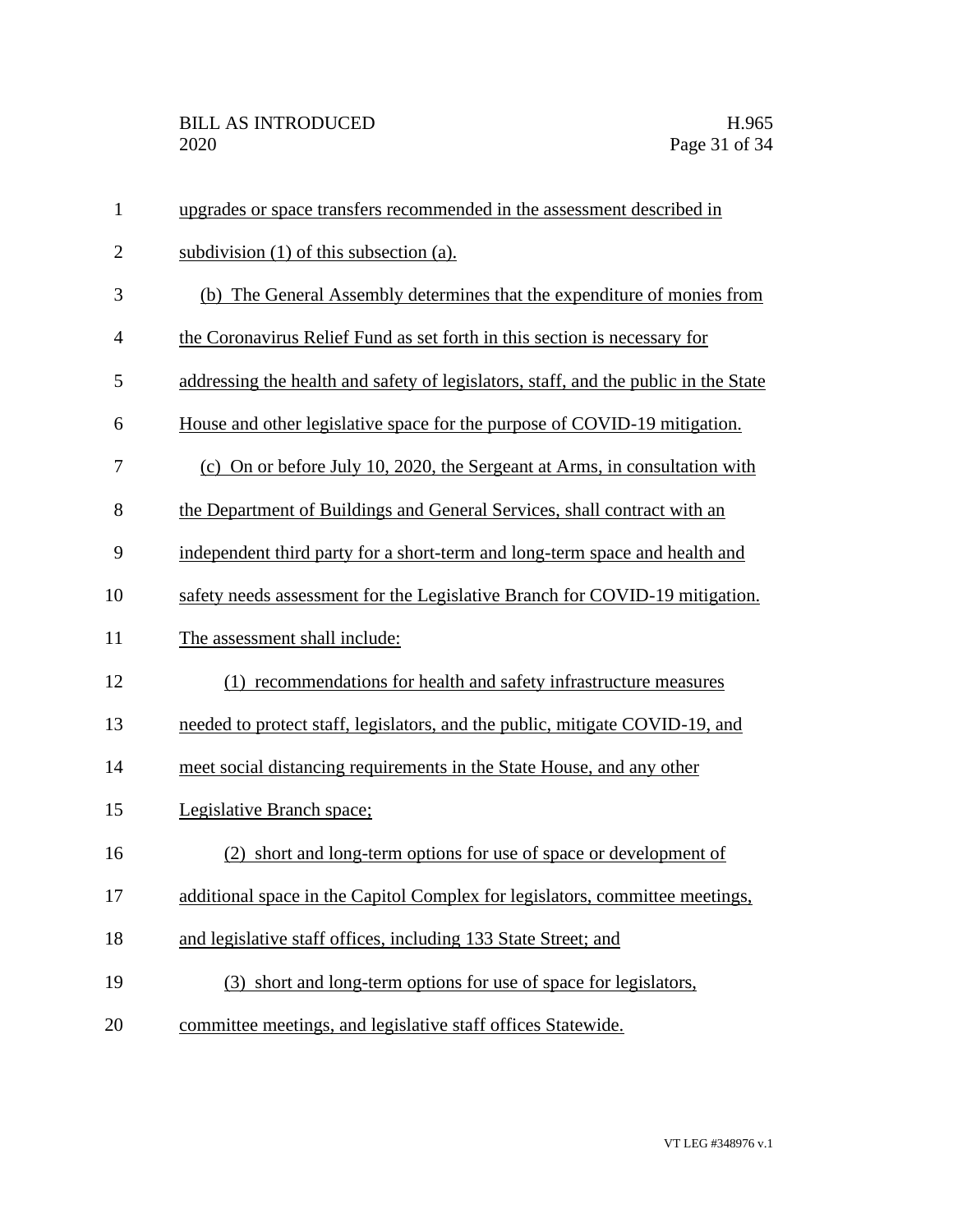| $\mathbf{1}$ | (d) On or before August 19, 2020, the Sergeant at Arms shall submit the         |
|--------------|---------------------------------------------------------------------------------|
| $\mathbf{2}$ | assessment described in subsection (a) of this section to the House Committee   |
| 3            | on Corrections and Institutions and the Senate Committee on Institutions. The   |
| 4            | assessment shall include cost estimates for the recommendations and options     |
| 5            | described in subdivisions $(a)(1)-(3)$ .                                        |
| 6            | (e) Notwithstanding any provision of law to the contrary, the Sergeant at       |
| 7            | Arms may enter into a contract with an independent third party for the          |
| 8            | assessment described in this section without the need to competitively bid such |
| 9            | contracts. For the purposes of the assessment, the public health risk posed by  |
| 10           | COVID-19 shall be deemed to be an emergency situation that justifies the        |
| 11           | execution of sole source contracts pursuant to Bulletin 3.5, the State's        |
| 12           | Procurement and Contracting Procedures.                                         |
| 13           | Sec. 25. LEGISLATIVE INFORMATION TECHNOLOGY;                                    |
| 14           | CORONAVIRUS RELIEF FUND; APPROPRIATION                                          |
| 15           | The sum of \$250,000.00 is appropriated from the Coronavirus Relief<br>(a)      |
| 16           | Fund to the Office of Legislative Information Technology in fiscal year 2021    |
| 17           | for legislative information technology equipment, including any networking      |
| 18           | set-up required for the State House or new legislative space, camera and video  |
| 19           | set-up, and purchasing hardware, such as laptops and tablets.                   |
| 20           | (b) The General Assembly determines that the expenditure of monies from         |
| 21           | the Coronavirus Relief Fund as set forth in this section is necessary for       |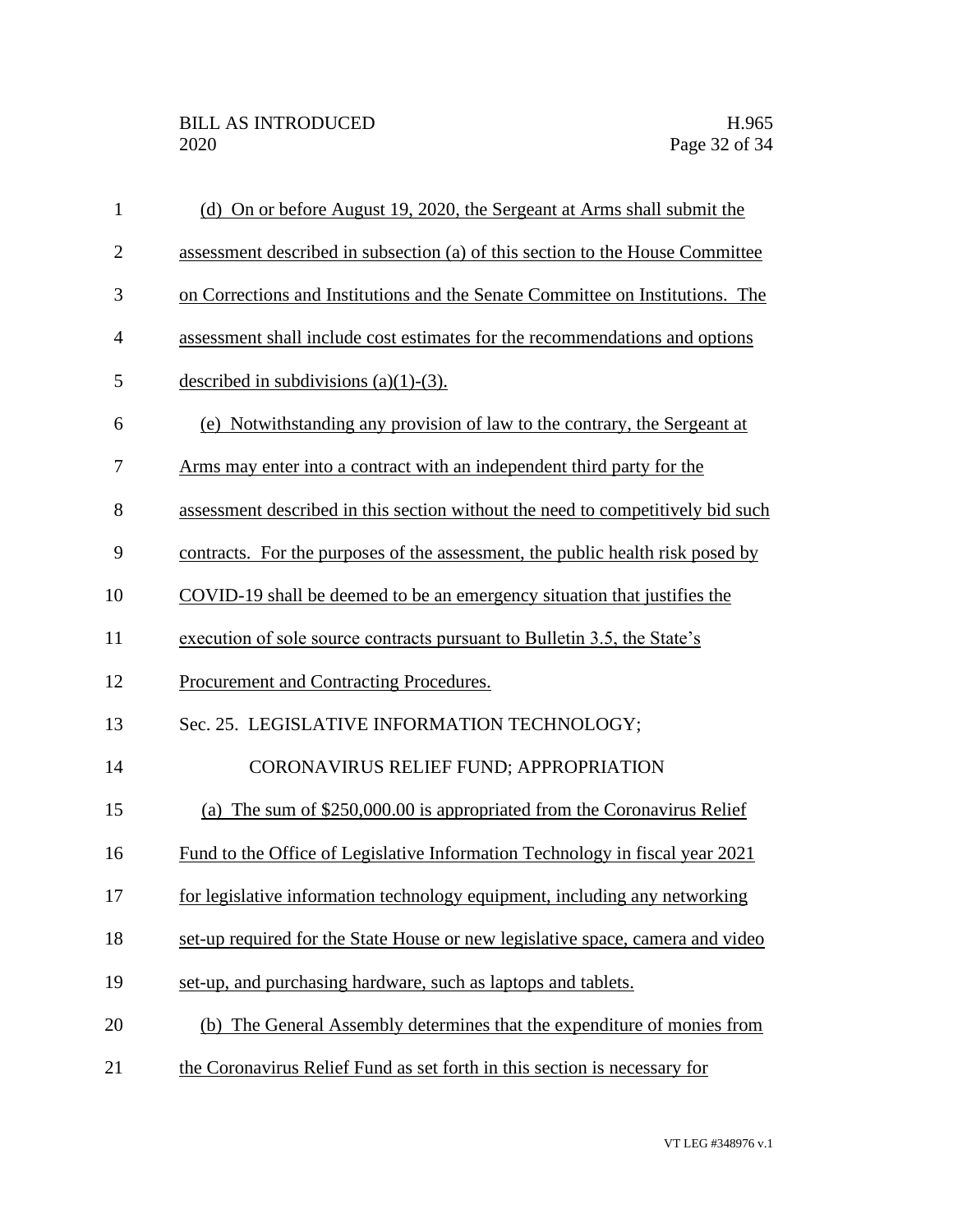| $\mathbf{1}$   | addressing upgrades to the State House information technology infrastructure,      |
|----------------|------------------------------------------------------------------------------------|
| $\overline{2}$ | the potential transition to a new legislative space to meet social distancing      |
| 3              | requirements, to support a remote work environment for legislators and             |
| $\overline{4}$ | legislative staff, and to ensure remote public access to legislative meetings      |
| 5              | resulting from the COVID-19 emergency.                                             |
| 6              | *** Strategic Plan for Equity and Inclusion ***                                    |
| 7              | Sec. 26. OFFICE OF THE ATTORNEY GENERAL'S STRATEGIC PLAN                           |
| 8              | FOR EQUITY AND INCLUSION PROJECT; CORONAVIRUS                                      |
| 9              | RELIEF FUND; APPROPRIATION                                                         |
| 10             | (a) The sum of \$30,000.00 is appropriated from the Coronavirus Relief             |
| 11             | Fund to the Office of the Attorney General in fiscal year 2021 for purposes of     |
| 12             | the Office's Strategic Plan for Equity and Inclusion project.                      |
| 13             | (b) The General Assembly determines that the expenditure of monies from            |
| 14             | the Coronavirus Relief Fund as set forth in this section:                          |
| 15             | (1) is necessary because race-based disparities and implicit bias continue         |
| 16             | to persist throughout the State of Vermont; and                                    |
| 17             | (2) is due to COVID-19 because its proven disproportionate impact on               |
| 18             | people of color, which has resulted in substantially greater difficulties in their |
| 19             | abilities during the pandemic to find and obtain such services as access to        |
| 20             | justice, housing, employment, transportation, and emergency relief, has            |